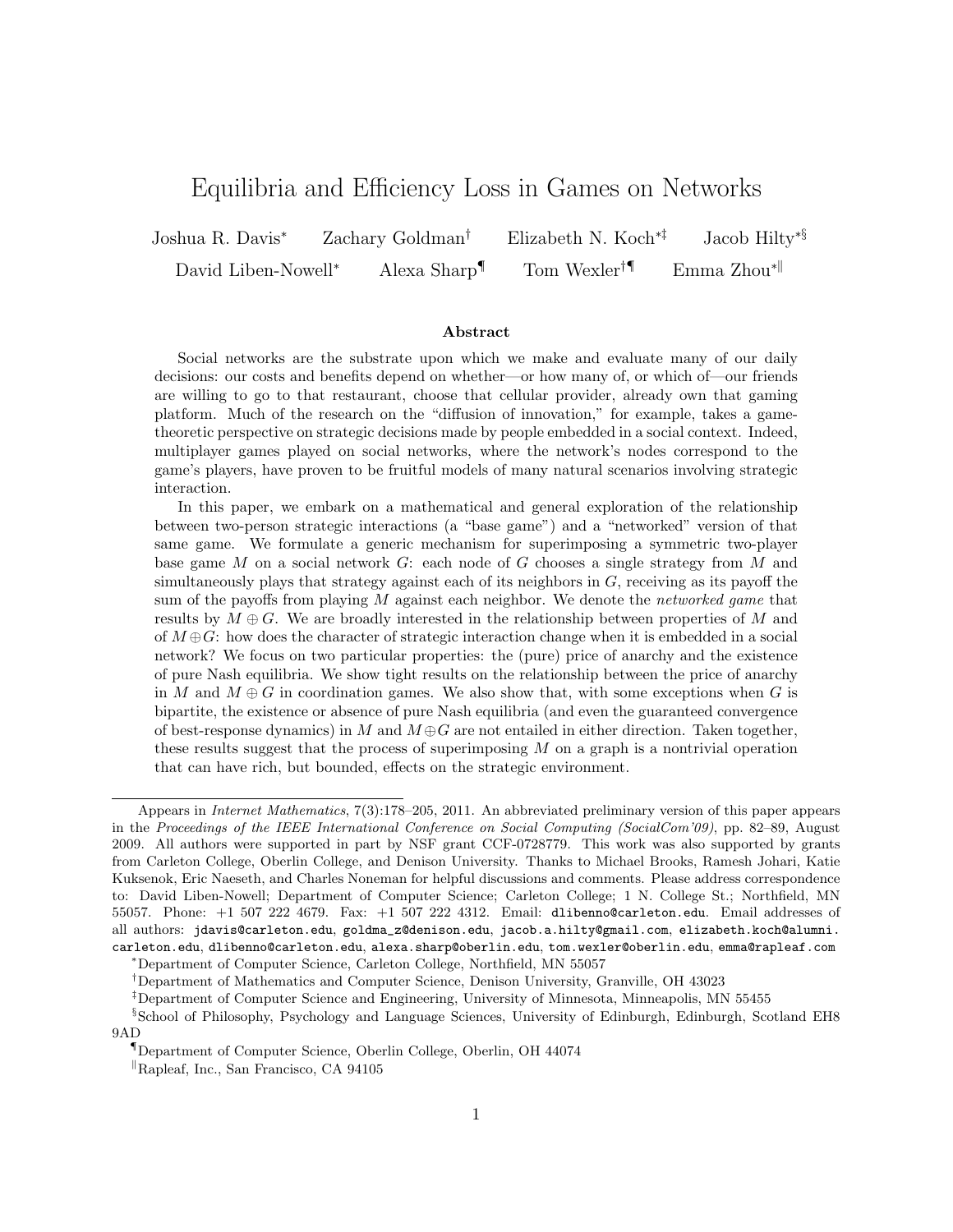### 1 Introduction

In recent years there has been significant and growing interest in games played on networks, where the game's players are represented by the nodes of the network. Within this space, there has been particular attention paid to social networks, in which edges connect pairs of people whose actions can directly impact each other. This growing line of research can in part be attributed to a sense that such games are indeed the "right" model for many natural scenarios: many human endeavors can be viewed as games in which a person's utility is determined by the behavior of those who are in some sense close by—friends, associates, or trading partners, for example. The actions of other players in the network are felt only indirectly; their decisions may or may not cause cascades of local changes that eventually propagate to distant players.

A rich vein of research, and an illustrative example of this game-theoretic style of work on social networks, has been carried out under the "diffusion of innovation" rubric in the literature [6,17–20,30,33–35,37, e.g.]. Imagine, for example, a population of mobile phone users, each of whom must choose whether to subscribe to an unlimited text-messaging plan with her cellular provider, or to use a pay-per-message plan. If many of a person  $u$ 's friends adopt an unlimited-texting plan, then u may receive many (perhaps unsolicited) text messages from her friends, incurring a large number of high pay-per-message charges; conversely, if very few of u's friends have adopted the unlimited-message option, then  $u$  will likely receive few text messages, and thus the pay-peruse price will likely be a better deal. This scenario—glibly, a strategic multi-agent version of the ski-rental problem—requires people to think not only about the relative costs of "renting" and "buying" but also about the structure of their social network, and the choices that their friends make. In this example, one might expect to observe clusters of adopters in the social network that are relatively isolated from corresponding clusters of nonadopters. In the real world, these clusters will be highly correlated with age, and in part result from the significant correlation in age between people connected by a social tie (see [29]). This "age homophily" illustrates the perhaps-obvious point that in many network-type games the structure of the network matters critically. But, perhaps also obviously, the structure of the game matters too. Sometimes a strategy—adopting a new piece of communication technology, say—becomes more attractive as additional people, particularly one's friends, choose it; sometimes—ordering a dish at a restaurant where food will be shared, say—it becomes less attractive [23, 28, e.g.]. And more complex strategic landscapes are possible too.

In this paper, we are broadly concerned with the way in which local decision making—whether to buy the unlimited text-messaging plan, whether to order the pad thai or the massaman curry, whether to go to the opera or the baseball game—is affected when it is embedded into a socialnetwork context. We formulate a general framework for superimposing a symmetric two-player game, which we call a base game, on a social network, creating a networked version of the base game. The nodes of the network correspond to the players, each of whom must choose a single strategy from the set of available strategies in the base game. Each player's payoff is the sum of its payoffs from playing the base game simultaneously with its neighbors. (In essence, each player simultaneously plays the base game with each of its neighbors in the graph, restricted so that players must act consistently across their multiple games.) Our particular line of inquiry is directed towards exploring the relationship among a base game  $M$ , a graph  $G$ , and the resulting networked game  $M \oplus G$ .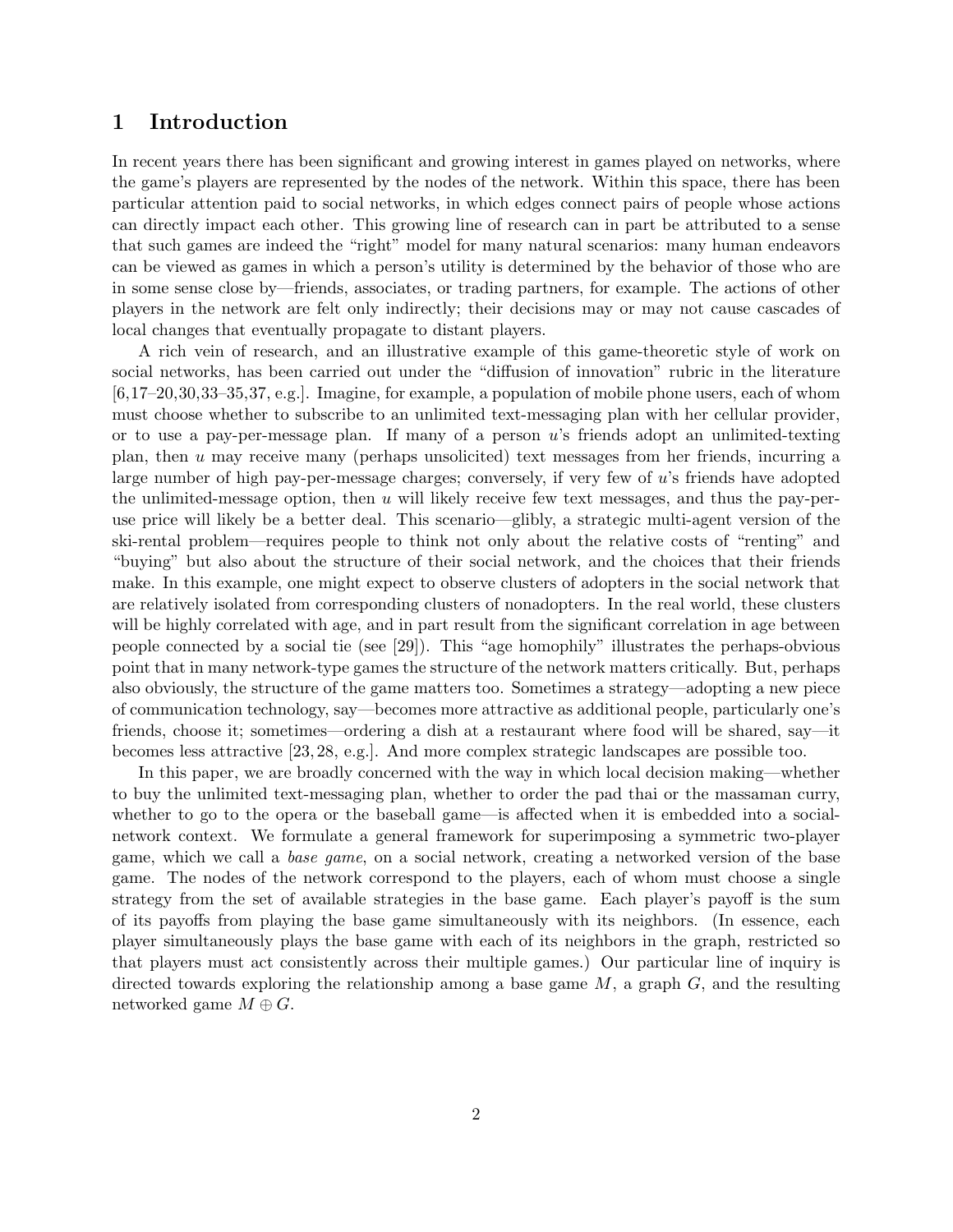Our results. We study the networked games resulting from superimposing arbitrary two-player symmetric games on arbitrary undirected graphs. We are primarily interested in understanding how properties of a base game carry over—or do not carry over—to the networked game. There are many ways to ask about the relationship among  $M, G$ , and  $M \oplus G$ . We focus on two specific instantiations of this question, as initial steps in this line of study: the (pure) price of anarchy and the existence of (pure) Nash equilibria. See Section 3 for definitions. (Throughout, we consider only pure strategies except where mixed strategies are explicitly mentioned; see Sections 5 and 7 for discussion of mixed strategies.)

- The price of anarchy. The *(pure) price of anarchy* of a game is the ratio of the social welfare—the sum of the payoffs for all players—in the best outcome ("OPT") to the worst Nash equilibrium ("WNE"). We are interested in how the price of anarchy of the base game M relates to the price of anarchy of the networked game  $M \oplus G$ . Here we focus on *coordination* games (also known as matching games) as base games. In these games, players receive identical positive payoffs if they choose the same strategy from the set of options, and payoffs of zero if they choose different strategies. (The payoffs the players receive for matching can depend on which strategy they choose.) Coordination games and variants are frequently used to model diffusion of innovation: for example, strategies might represent choices of communication technologies (whether to buy a fax machine, which computer operating system to choose) where there is utility in making the same choice as one's friends. Let  $M_{\rm coord}$  be any coordination game of this type. In Section 5, we give tight bounds on the maximum (taken over all graphs) of the price of anarchy for  $M_{\rm coord} \oplus G$ .
- The existence of pure Nash equilibria. One of the most basic game-theoretic questions that one can ask is whether a pure Nash equilibrium exists in a given game. The analogous question here is the connection between the existence of pure Nash equilibria in the base game and the existence of pure Nash equilibria in the networked game. In Section 6, we show largely negative results about this connection. If  $M$  has a pure Nash equilibrium and  $G$  is bipartite, then  $M \oplus G$  has a pure Nash equilibrium as well; in all other cases, though, we show that the existence (or absence) of pure Nash equilibria in  $M$  does not imply anything about the existence (or absence) of pure Nash equilibria in  $M \oplus G$ . We give examples of base games  $M$  and (bipartite and nonbipartite) graphs  $G_1$  and  $G_2$  such that the properties of  $M$ and  $M \oplus G_1$  match with respect to the existence of pure Nash equilibria, but M and  $M \oplus G_2$ mismatch. Furthermore, we give examples of base games  $M$  in which best-response dynamics is guaranteed to converge in M but is not guaranteed to converge in  $M \oplus G$ , and vice versa.

Our work on the existence of pure Nash equilibria illustrates that the base game and the networked game are qualitatively different. When a base game is "networkified," pure Nash equilibria can be created or destroyed; the guaranteed convergence of best-response dynamics can be introduced or eliminated. This qualitative difference is largely unsurprising; indeed, networked games are interesting only because they do not precisely replicate their base game. What is more surprising is that there are still nontrivial quantitative similarities between the base game and the networked game, for example in the price of anarchy, that can be proven independent of the size or topology of the graph. We believe that further quantification of the effect of moving a base game to a networked context is a fertile area for study.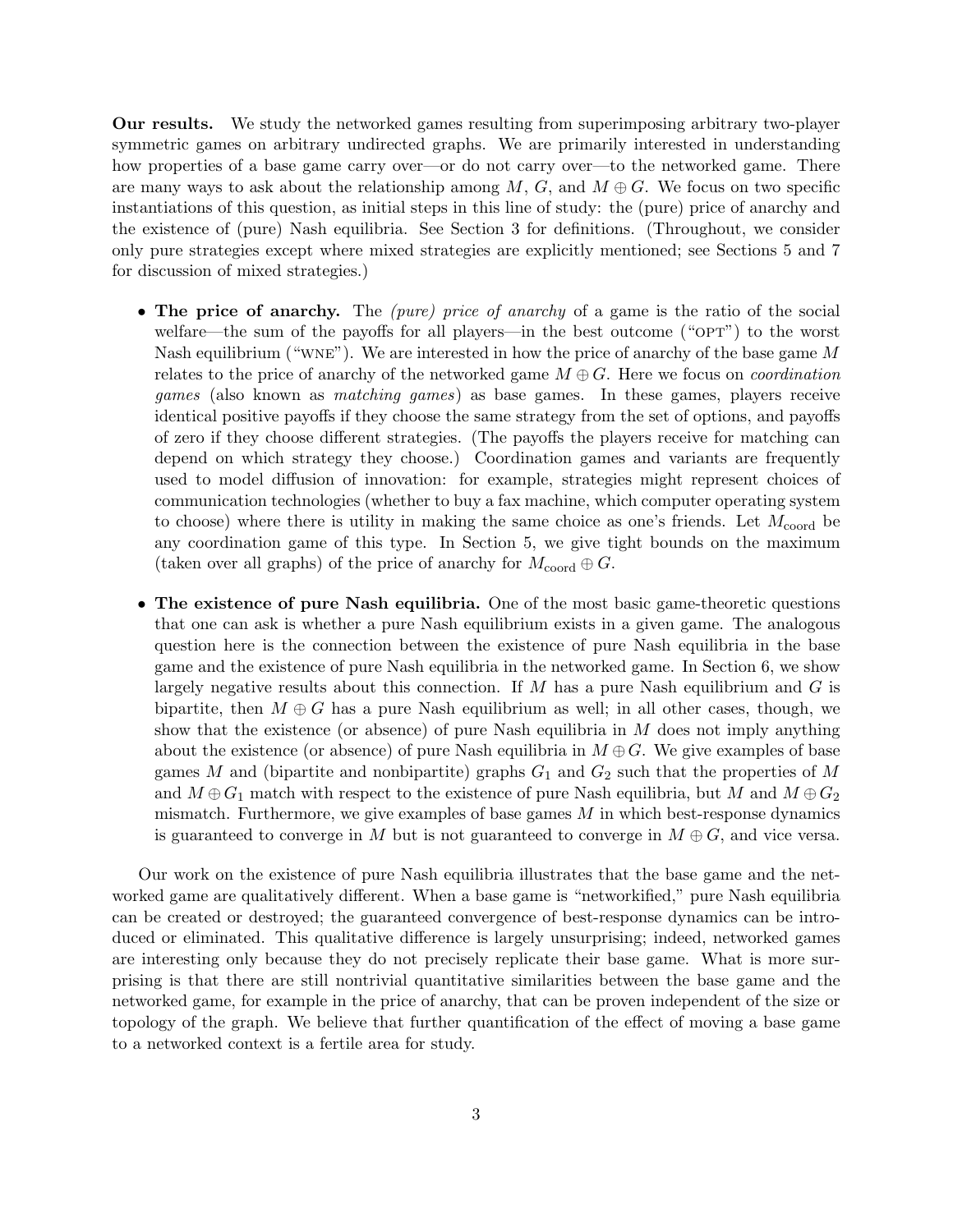### 2 Related Work

As described in Section 1, there has been appreciable work on networked versions of particular games, usually on particular classes of networks, in modeling the diffusion of innovation [6, 17–20, 30, 33–35, 37]. These models typically capture scenarios in which there is incentive towards assortative behavior; other work has explored models where players have incentive towards dissortative behavior, including cut games, and party affiliation games, which subsume both cut games and coordination games [2,5,12]. (One can think of a cut game as a networked variant of the El Farol Bar problem, in which a player wants to make a decision that is matched by a minority of that player's neighbors [1].)

A networked game  $M \oplus G$  is a special form of a *graphical game* [4, 7, 9–11, 15, 22, 24, 26], an  $n$ -player game in which the payoff to a player u is affected only by the strategies of the neighbors of  $u$  in an underlying *n*-node graph. (Other formalisms for games on networks have also been considered; see  $[14, 16, 21]$  for some examples.) Graphical games allow u's payoff to depend arbitrarily on the strategies chosen by  $u$ 's neighbors; in our networked games  $u$ 's payoff is simply the sum of a payoff on each edge incident to  $u$ . Graphical games are interesting when the underlying graph is sparse, as social networks are; otherwise the graphical structure does not impose much limitation. Our networked games, as well as these "sparse" graphical games, form a natural class of compactly representable games—games that can be specified in space polynomial in the number of players and strategies. Fully general games are typically of less interest, both practically and theoretically: practically, general games require exponential space to describe and thus are too large to be tractable; and, theoretically, this huge game description trivializes various computational problems—searching for a pure Nash equilibrium in a general game can be solved by brute force in time linear in the input size.

One paper on graphical games is particularly close in spirit to our work here: Ben Zwi and Ronen [4] study the relationship between the ("global") price of anarchy of a graphical game and what they call the "local price of anarchy." The latter measures how well any subset  $S$  of players in the network responds to choices made by the nodes outside of S (where "how well" is measured in terms of the ratio of the worst Nash equilibrium WNE to the social optimum OPT within the subgame induced by fixing the strategies of all non-S players).

A recent paper by Daskalakis and Papadimitriou [8] studies a special case of our problem: networked games arising from zero-sum (or, more generally, strictly competitive) base games. They demonstrate in this case that the mixed Nash equilibria of the networked game can be computed efficiently, by reducing their computation to that of the mixed Nash equilibria of a particular two-player zero-sum game.

At a more abstract level, one can see a parallel between our work here and recent work in epidemiology. Work in that field can loosely be categorized as falling under the "fully mixed model," in which one models any two members of a large population as equally likely to interact, or under the "network model," in which an underlying social/contact network reflects the latent structure in people's interactions. Network-based models more realistically reflect the ways in which diseases spread, but in most cases the fully mixed model is far more amenable to rigorous mathematical analysis, particularly as the population grows large. In the game-theoretic context, there is a significant body of work on "fully mixed"-type models in which randomly selected pairs of agents from a large population play a particular two-player game, possibly repeatedly—for example, see the classic text of Fudenberg and Levine [13] on learning in games. (Their motivations include giving an account of how players might settle on a Nash equilibrium, and how players might select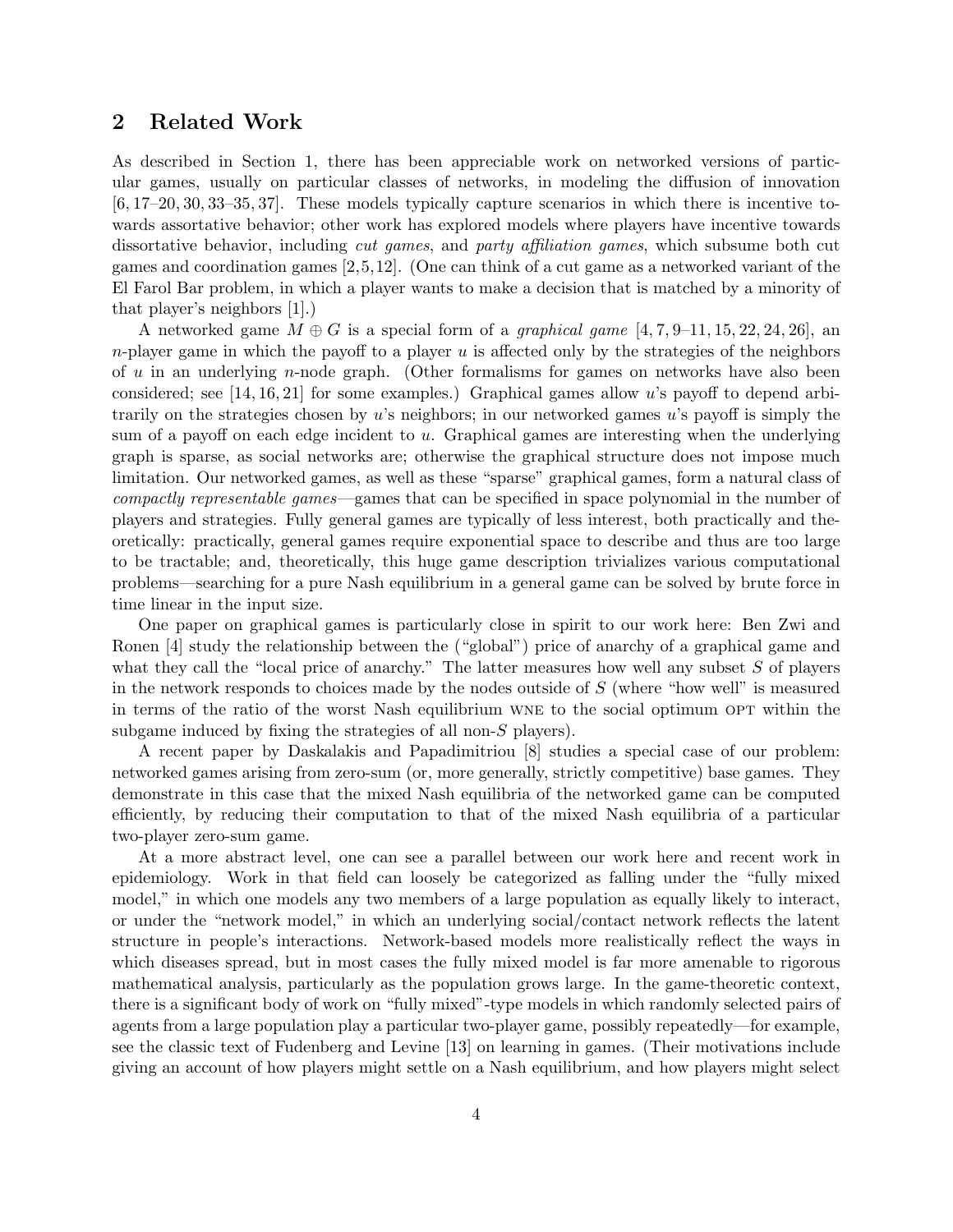a particular equilibrium.) In our setting, we consider a fixed network of interactions; our interests are in the ways that the networked game relates to the base game. This network-based perspective on evolutionary game theory was introduced in the work of Kearns and Suri [25], who were largely interested in extending classic results of evolutionary game theory to the network-based setting.

### 3 Background and Notation

#### Games

An *n*-player game M consists of a set of players  $\{1, \ldots, n\}$ , a strategy set  $S_i$  for each player i, and a payoff function  $p_i : (S_1 \times \cdots \times S_n) \to \mathbb{Z}$  for each player. Each player i chooses a strategy  $s_i \in S_i$ ; the vector  $\mathbf{s} = \langle s_1, \ldots, s_n \rangle$  is called a *strategy profile*. The *payoff* to player i under **s** is  $p_i(\mathbf{s})$ , and the social welfare of **s** is  $\sum_i p_i(\mathbf{s})$ . The social optimum, denoted OPT, is the strategy profile **s** that achieves the maximum social welfare. A strategy profile s is a *(pure) Nash equilibrium* if no player can unilaterally deviate from **s** to improve her payoff, i.e., if  $p_i(\mathbf{s}) \geq p_i(s_1, \ldots, s_{i-1}, s'_i, s_{i+1}, \ldots, s_n)$ for every i and every  $s_i' \in S_i$ . We denote the worst Nash equilibrium—that is, the pure Nash equilibrium s with the lowest social welfare—by wne, and the best Nash equilibrium by bne. We also write opt, wne, and bne to denote the social welfare of the corresponding strategy profile OPT, WNE, and BNE. The price of anarchy is given by POA :=  $OPT/WNE$ , and the price of stability is given by  $pos := OPT/BNE$ . Note again that all of these quantities refer only to pure Nash equilibria.

In this paper, we are interested in *symmetric* two-player games, where the two players have the same set of strategies  $S_1 = S_2 = S$ , and  $p_1(s, s') = p_2(s', s)$  for any two strategies  $s, s' \in S$ . Whenever we refer to a "base game," we implicitly mean it to be a symmetric two-player game.

#### Graphs

For the purposes of this paper, a graph  $G = \langle V, E \rangle$  is an undirected graph with a set V of nodes and a set E of edges that has no isolated nodes. For a node u in a graph G, we write  $\Gamma_G(u)$  to denote the set of u's neighbors—that is,  $\Gamma_G(u) := \{v : \{u, v\} \in E\}$ . We omit the subscript when G is obvious from context. We write  $\mathcal{K}_n$  to denote the *n*-node complete graph, and  $\mathcal{K}_{n,n}$  to denote the complete bipartite graph with n nodes in each "part" of the graph.

### 4 Playing Games on Graphs

Let M be an arbitrary symmetric two-player game where each player's set of available strategies is denoted by S, and when player 1 plays  $s_1$  and player 2 plays  $s_2$  then the payoff to player i is given by  $p_i(s_1, s_2)$ . Let  $G = \langle V, E \rangle$  be an arbitrary graph. We define the networked game  $M \oplus G$ ("game M played on graph  $G$ ") as follows:

- The set of players in  $M \oplus G$  is V, the set of nodes in the graph G.
- The set of strategies available to player  $v \in V$  is S, the set of strategies for a player in M.
- For a strategy profile s in which player v plays the strategy  $s_v \in S$ , the payoff to any player  $w \in V$  is given by  $p_w(\mathbf{s}) := \sum_{x \in \Gamma(w)} p_1(s_w, s_x)$ . That is, the payoff to player w when she plays strategy  $s_w$  is the sum of the payoffs that she would receive if she played strategy  $s_w$ in the base game with each of her neighbors.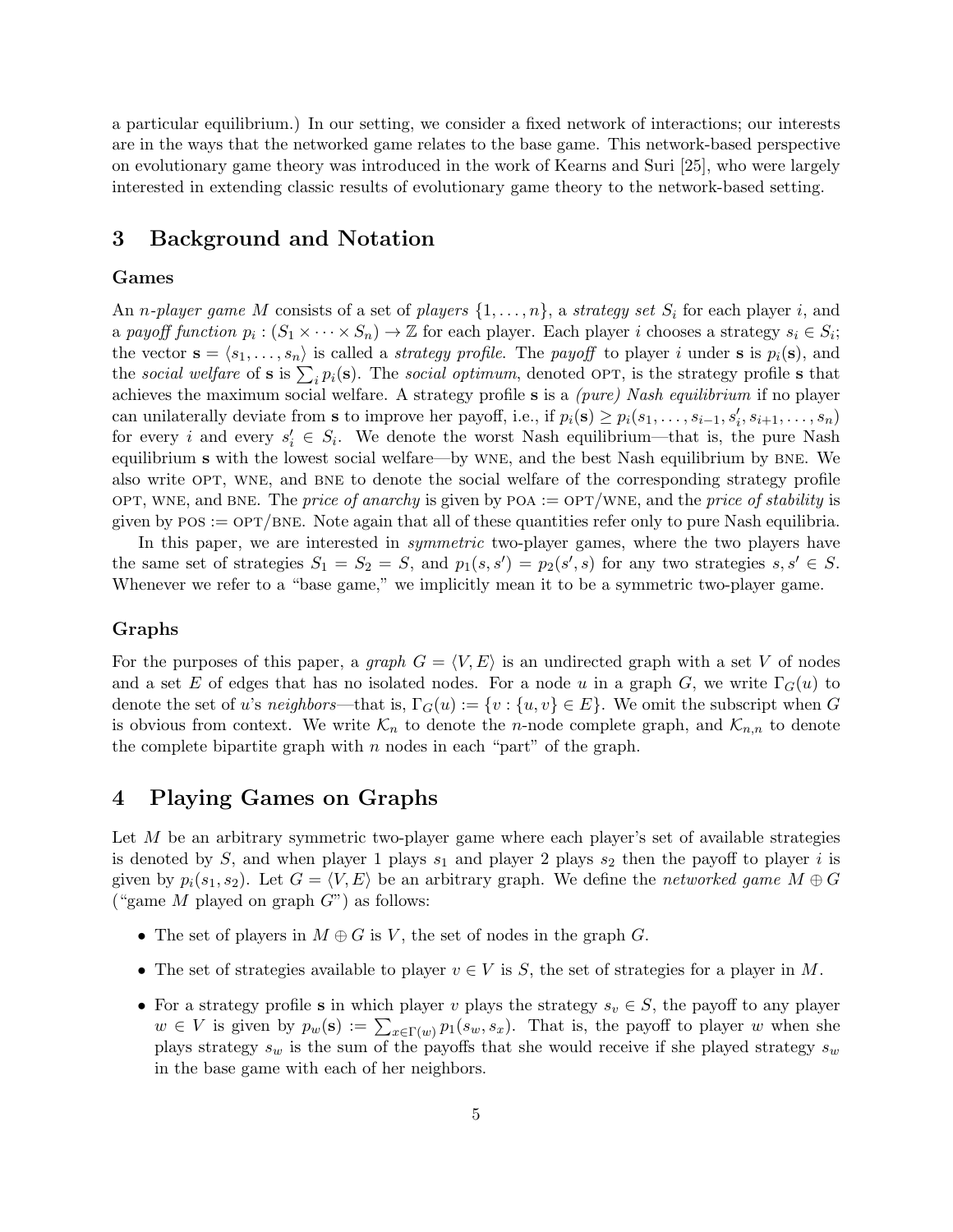For example, if G is a two-node, one-edge graph (that is, the graph G is  $\mathcal{K}_2$ ), then  $M \oplus G$  is isomorphic to the base game M.

We can see a less trivial example through the classic game of rock–paper–scissors. Define the base game RPS with strategies {rock, paper,scissors} such that

 $p_1$ (rock, scissors) =  $p_1$ (scissors, paper) =  $p_1$ (paper, rock) = 1

and all other payoffs are zero. This game has no pure Nash equilibria. But in RPS  $\oplus K_3$ , when this game is played on the triangle, we have a three-player game that does have a pure Nash equilibrium—namely, one where each of the three strategies is played by exactly one player.

### 5 Coordination Games

We begin by analyzing the networked version of coordination games. By way of reminder, our focus in this section (and indeed throughout the paper) is on the mathematical properties of these network games—particularly as those properties relate to their analogues in the base coordination game. In this section, we focus on price-of-anarchy and price-of-stability results.

A two-player coordination game (or matching game, or consensus game) is one in which both players choose from the same set of strategies, and receive positive payoffs only if they make the same selection. As usual, we are interested in symmetric coordination games, which we define as follows:

- Players share a strategy set  $S = \{s_1, \ldots, s_k\}.$
- The two players both receive identical payoffs of  $v_i$  if both choose  $s_i$  for any index  $i \in$  $\{1,\ldots,k\}$ , and both receive identical payoffs of 0 if they choose strategies  $s_i$  and  $s_{j\neq i}$ .

We refer to this game as the k-strategy coordination game with payoffs  $\{v_1, \ldots, v_k\}$ . Without loss of generality, we always canonically order the strategies so that  $v_1 \le v_2 \le \cdots \le v_{k-1} \le v_k$ . Throughout, we assume that the  $v_i$ 's are integer-valued.

**Lemma 1.** Let M be an arbitrary k-strategy coordination game with payoffs  $\{v_1, \ldots, v_k\}$ , and let G be an arbitrary graph. Then  $\text{pos}(M) = \text{pos}(M \oplus G) = 1$ .

*Proof.* The social optimum for the base game M is when both players choose strategy  $s_k$ , yielding a payoff of  $v_k$  for each. This strategy profile is optimal because  $v_k$  is the largest entry anywhere in the payoff matrix for M, and it is a Nash equilibrium for the same reason. Similarly, in  $M \oplus G$ , the strategy profile in which all players play  $s_k$  is again a Nash equilibrium and socially optimal. Thus the socially optimal strategy profile is a Nash equilibrium in both M and  $M \oplus G$ , and  $pos(M) = pos(M \oplus G) = 1.$  $\Box$ 

**Lemma 2.** Let M be an arbitrary k-strategy coordination game with payoffs  $\{v_1, \ldots, v_k\}$ . Then there exists a graph G such that  $\text{POA}(M \oplus G) \geq v_k \cdot \sum_{i=1}^k \frac{1}{v_i}$  $\frac{1}{v_i}$  .

Proof. To begin, we define a few quantities:

$$
p := \prod_{i=1}^{k} v_i
$$
  $n_i := \frac{p}{v_i}$   $n := \sum_{i=1}^{k} n_i$ .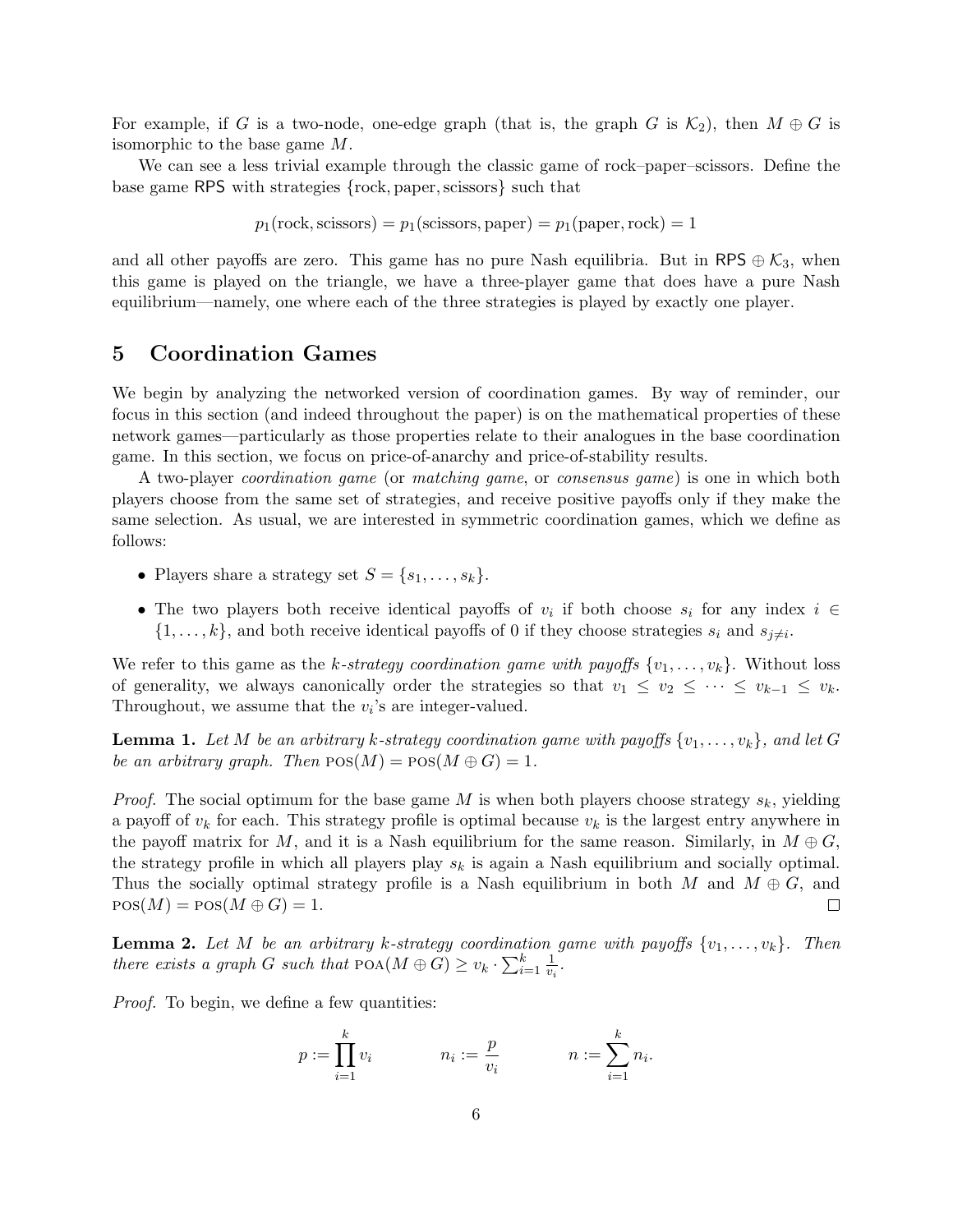Note that  $n_i$  can also be written as  $n_i = \prod_{j \neq i} v_j$ ; therefore the  $n_i$ 's are integral, and thus n is too.

To prove the lemma, we show that M played on the complete bipartite graph  $\mathcal{K}_{n,n}$  has the desired price of anarchy; that is,  $POA(M \oplus \mathcal{K}_{n,n}) \geq v_k \cdot \sum_{i=1}^k \frac{1}{v_i}$  $\frac{1}{v_i}$ . We prove two claims:

there is a strategy profile of  $M \oplus \mathcal{K}_{n,n}$  that has social welfare  $2n^2v_k$ . (1)

there is a Nash equilibrium of  $M \oplus \mathcal{K}_{n,n}$  that has social welfare  $2pn$ . (2)

This establishes the desired result, because

$$
POA = \frac{OPT}{WNE} \ge \frac{2n^2v_k}{2pn} = \frac{nv_k}{p} = \frac{v_k \sum_{i=1}^k \frac{p}{v_i}}{p} = v_k \sum_{i=1}^k \frac{1}{v_i}
$$

by  $(1)$ ,  $(2)$ , and the definitions of n and  $n_i$ , respectively.

To prove (1), suppose each player chooses strategy  $s_k$ , just as in Lemma 1. Each node in  $\mathcal{K}_{n,n}$ thus matches the strategy chosen by all n of its neighbors, and therefore receives a payoff of  $nv_k$ . There are 2n nodes in the graph, and thus the social welfare under this strategy profile is  $2n \cdot nv_k$ , as claimed.

To prove (2), consider the strategy profile **p** in which precisely  $n_i$  of the n nodes in each part of  $\mathcal{K}_{n,n}$  play strategy  $s_i$ . Note that the payoff to a node u playing  $s_i$  is then  $v_i n_i$ , because u has precisely  $n_i$  neighbors matching u, namely the  $n_i$  nodes in the other part of the graph who are also playing  $s_i$ . Thus

social welfare under p

$$
= \sum_{i} 2n_i \cdot v_i n_i
$$
 (there are  $2n_i$  nodes playing  $s_i$ ; each receives  $v_i n_i$  as above)  

$$
= \sum_{i} 2n_i \cdot v_i \frac{p}{v_i} = \sum_{i} 2n_i p = 2pn.
$$
 (definition of  $n_i$  and  $n$ )

We further claim that  $\bf{p}$  is a Nash equilibrium. Indeed, consider any node u. The payoff to u for playing  $s_i$  is  $v_i n_i = v_i \cdot (p/v_i) = p$ , which is a constant independent of i. Thus every node u is indifferent among its strategies, and thus p is a Nash equilibrium.  $\Box$ 

**Lemma 3.** Let M be an arbitrary k-strategy coordination game with payoffs  $\{v_1, \ldots, v_k\}$ , and let G be an arbitrary graph. Then  $\text{POA}(M \oplus G) \leq v_k \cdot \sum_{i=1}^k \frac{1}{v_i}$  $\frac{1}{v_i}$  .

*Proof.* Fix an arbitrary Nash equilibrium strategy profile **p** in  $M \oplus G$ , and write **p**(w) to denote the strategy played by a node  $w$  under  $p$ . We write

 $\delta(u) := |\Gamma(u)|$  (u's degree in G)  $\delta^i$ (the number of u's neighbors playing  $s_i$  under **p**)  $m := \sum$ u (the total number of edges in the graph  $G$ )

Write  $p_u$  to denote u's payoff under **p**. Note that u's payoff from playing strategy  $s_i$  is precisely  $v_i \delta^i(u)$ . For any node u and any  $i \in \{1, ..., k\},\$ 

$$
p_u \ge v_i \delta^i(u) \tag{3}
$$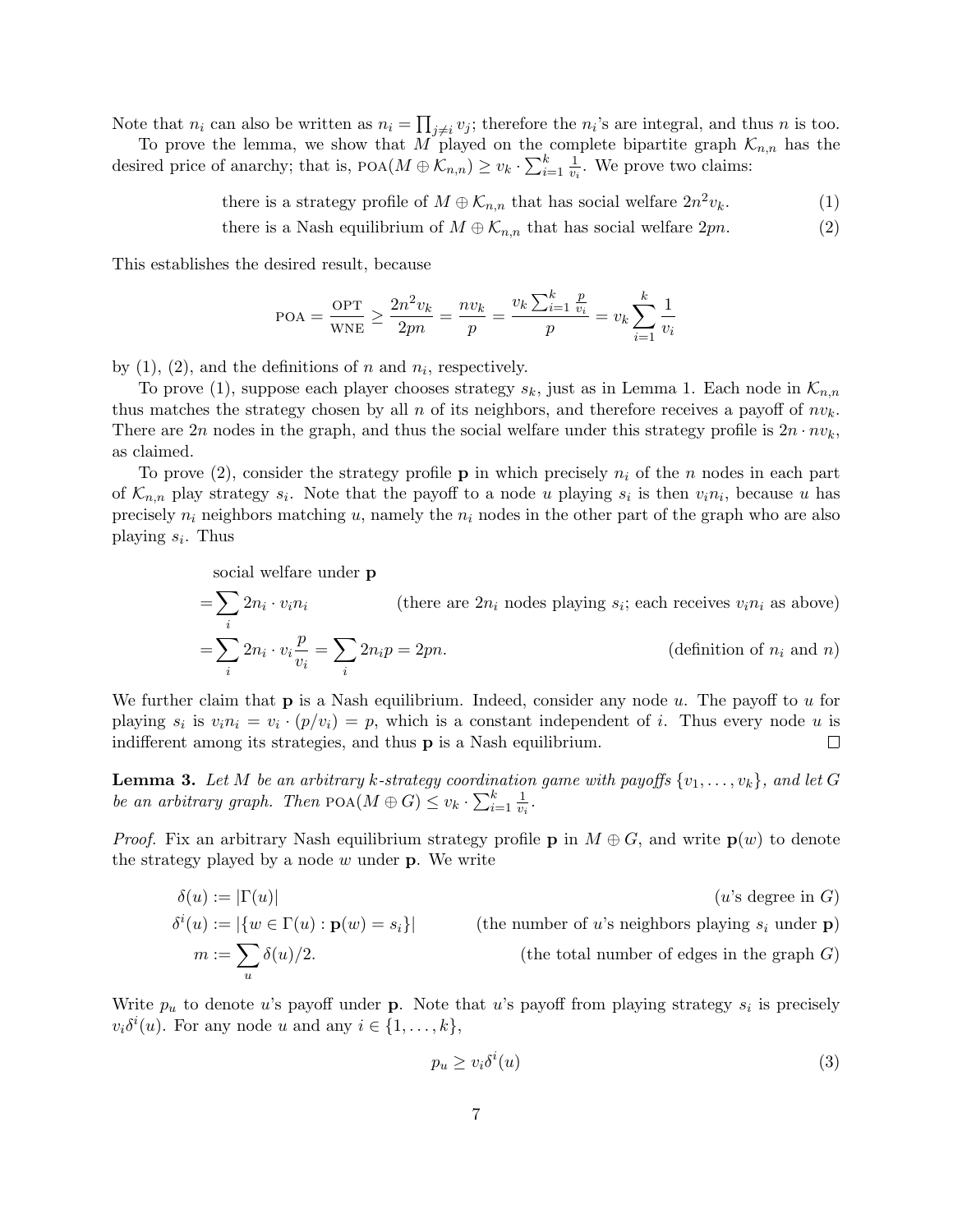because **p** is a Nash equilibrium. Dividing both sides of (3) by  $v_i$  and summing the resulting constraints over all strategies  $i$ , we have

$$
\sum_{i} \frac{p_u}{v_i} \ge \sum_{i} \delta^i(u) \qquad \Longleftrightarrow \qquad p_u \cdot \sum_{i} \frac{1}{v_i} \ge \delta(u) \qquad \Longleftrightarrow \qquad p_u \ge \frac{\delta(u)}{\sum_{i} \frac{1}{v_i}} \,.
$$
 (4)

Therefore

social welfare of 
$$
\mathbf{p} = \sum_{u} p_u \ge \sum_{u} \frac{\delta(u)}{\sum_{i} \frac{1}{v_i}} = 2m \cdot \frac{1}{\sum_{i} \frac{1}{v_i}},
$$
 (5)

where the inequality follows by (4). Note that the social optimum is achieved when all players choose strategy  $s_k$ , so we have that the socially optimal outcome achieves the social welfare

$$
OPT = 2m \cdot v_k. \tag{6}
$$

Thus

$$
\frac{\text{OPT}}{\text{social welfare of } \mathbf{p}} \le \frac{2m \cdot v_k}{2m \cdot \frac{1}{\sum_i \frac{1}{v_i}}} = v_k \sum_i \frac{1}{v_i}
$$

by (5) and (6). Because **p** was an arbitrary Nash equilibrium, we have that  $\text{OPT}/\text{WNE} \leq v_k \cdot \sum_i \frac{1}{v_i}$ vi for the worst Nash equilibrium WNE, and thus the price of anarchy of  $M \oplus G$  has the same upper bound.  $\Box$ 

These lemmas establish the following. Let  $M$  be an arbitrary  $k$ -strategy coordination game with payoffs  $\{v_1,\ldots,v_k\}$ . For any graph G, we have  $\text{pos}(M \oplus G) = 1$  and  $\text{pos}(M \oplus G) \leq v_k \cdot \sum_i \frac{1}{v_i}$  $\frac{1}{v_i};$ furthermore, there exists a graph  $G^*$  for which POA $(M \oplus G^*) = v_k \cdot \sum_i \frac{1}{v_i}$  $\frac{1}{v_i}$ .

**Theorem 4 (Price of anarchy in coordination games).** Let M be any k-strategy coordination game with payoffs  $\{v_1, \ldots, v_k\}$ , for any  $k \geq 2$ . Then

$$
\hbox{POA}(M) + k - 1 \leq \max_{G} \ \hbox{POA}(M \oplus G) \ \leq \ k \cdot \hbox{POA}(M).
$$

Furthermore, for any k, there are k-strategy coordination games in which both bounds are tight.

*Proof.* Note that by Lemma 2 and Lemma 3, we have that  $\max_G \text{POA}(M \oplus G) = v_k \cdot \sum_i \frac{1}{v_i}$  $\frac{1}{v_i}$ . Let  $G^*$ denote the graph achieving this maximum price of anarchy. Also notice that  $POA(M) = v_k/v_1$ : in the base game, the only Nash equilibria are when the two players are indeed playing the same strategy, and the worst such equilibrium is when both players play  $s_1$ .

For the lower bound,  $POA(M \oplus G^*) = v_k \cdot \sum_i \frac{1}{v_i}$  $\frac{1}{v_i} \geq v_k \cdot (\frac{k-1}{v_k})$  $\frac{n-1}{v_k} + \frac{1}{v_1}$  $\frac{1}{v_1}$ ) =  $k-1+\frac{v_k}{v_1} = k-1+ \text{poA}(M)$ , because  $1/v_k \leq 1/v_i$  for all i. This bound is tight in the k-strategy coordination game with payoffs  $\{1, v, v, \ldots, v\}$ , where POA $(M) = v/1 = v$  and POA $(M \oplus G^*) = k - 1 + v$ .

For the upper bound,  $POA(M \oplus G^*) = v_k \cdot \sum_i \frac{1}{v_i}$  $\frac{1}{v_i} \leq v_k \cdot \frac{k}{v_1}$  $\frac{k}{v_1} = k \cdot \text{POA}(M)$ , because  $1/v_i \leq 1/v_1$  for all i. This bound is tight in the k-strategy coordination game M with payoffs  $\{1, 1, \ldots, 1\}$ , where we have  $POA(M) = 1$  while  $POA(M \oplus G^*) = k$ .  $\Box$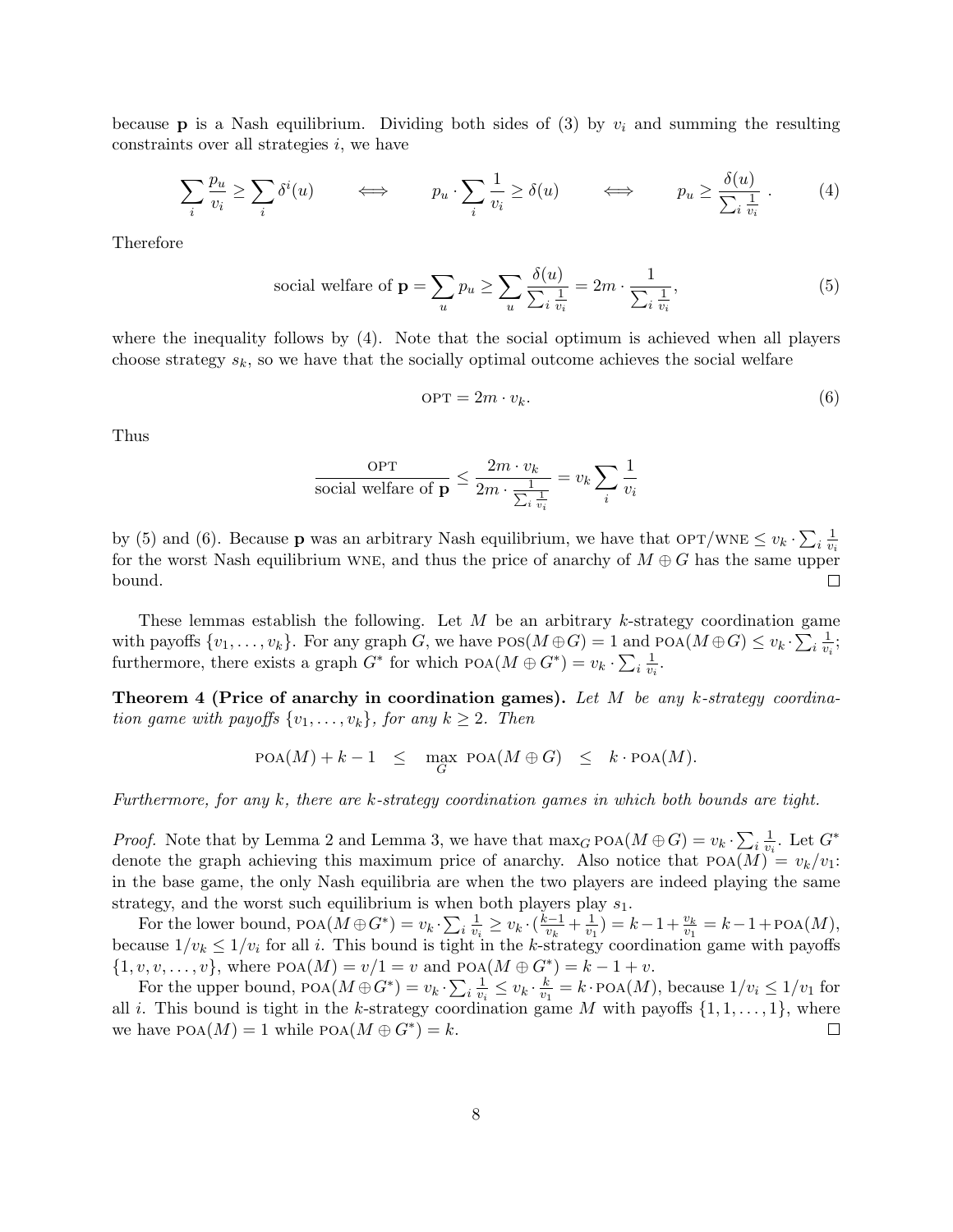As we stated in Section 1, in this paper we restrict our attention to pure Nash equilibria. In many of the scenarios that motivate our work, the choices participants make (e.g., which operating system to buy, or which cell phone provider to use) are costly to alter, and it is hard to imagine these decisions literally being made by coin tosses by every member of a large population.

That said, it is worth noting that the constructed pure Nash equilibrium on  $M \oplus \mathcal{K}_{n,n}$  of Lemma 2 is closely related to a mixed Nash equilibrium in the base game  $M$ . In particular, we can associate Player 1 in M with all players on the left side of  $\mathcal{K}_{n,n}$  in  $M \oplus \mathcal{K}_{n,n}$ , and Player 2 with all players on the right side. Given any pure Nash equilibrium in  $M \oplus \mathcal{K}_{n,n}$ , the corresponding mixed strategy for a player in  $M$  is a weighted average of her associated players' strategies. Similarly, any mixed Nash equilibrium on  $M$  can be converted into a pure Nash equilibrum in a networked game on a sufficiently large complete bipartite graph (assuming probabilities in the mixed Nash equilibrium are rational). See Lemma 11 for the general, formal version of this statement.

This correspondence implies the following surprising fact: Lemma 2 and Lemma 3 also relate the pure and mixed prices of anarchy in (two-player) coordination games. Of course, Lemma 3 is a more general result, in that it bounds the effect of playing matching games on *arbitrary* networks, not just complete bipartite graphs, and pure Nash equilibria in  $M \oplus G$  for general networks G do not correspond (at least not obviously) to mixed Nash equilibria in M. Nevertheless, as part of our future work we intend to further explore the relationship between mixed Nash equilibria in base games and pure Nash equilibria in their networked counterparts.

### 6 Existence of Pure Nash Equilibria

In this section, we explore the relationship between the existence of pure Nash equilibria in an arbitrary base game M and the existence of pure Nash equilibria in the networked game  $M \oplus G$ played on a graph G. Broadly speaking, we show negative results: one cannot infer anything, in either direction, about the existence of pure Nash equilibria in  $M$  and the existence of pure Nash equilibria in  $M \oplus G$ . The limited exception is in the case of a bipartite graph G.

We will highlight our main results first, and then devote the rest of the section to more detailed statements of the results and proofs.

#### **Theorem 5 (bipartite results).** Let G be an arbitrary bipartite graph. Then:

- 1. for a base game M with a pure Nash equilibrium,  $M \oplus G$  has a pure Nash equilibrium.
- 2. for a base game M with no pure Nash equilibrium,  $M \oplus G$  may or may not have a pure Nash equilibrium. (In particular, for every base game  $M$ , there exists a bipartite graph  $G_M$  such that  $M \oplus G_M$  does have a pure Nash equilibrium.)

**Theorem 6 (nonbipartite results).** Let G be an arbitrary nonbipartite graph. Then, regardless of whether the base game M has a pure Nash equilibrium,  $M \oplus G$  may or may not have a pure Nash equilibrium. In particular:

- 1. for any nonbipartite graph G, there is a base game  $M_G$  (we can choose whether or not  $M_G$ has a pure Nash equilibrium) such that  $M_G \oplus G$  does not have a pure Nash equilibrium.
- 2. as in Theorem 5.2, for every base game M (with or without a pure Nash equilibrium), there exists a nonbipartite graph  $G_M$  such that  $M \oplus G_M$  does have a pure Nash equilibrium.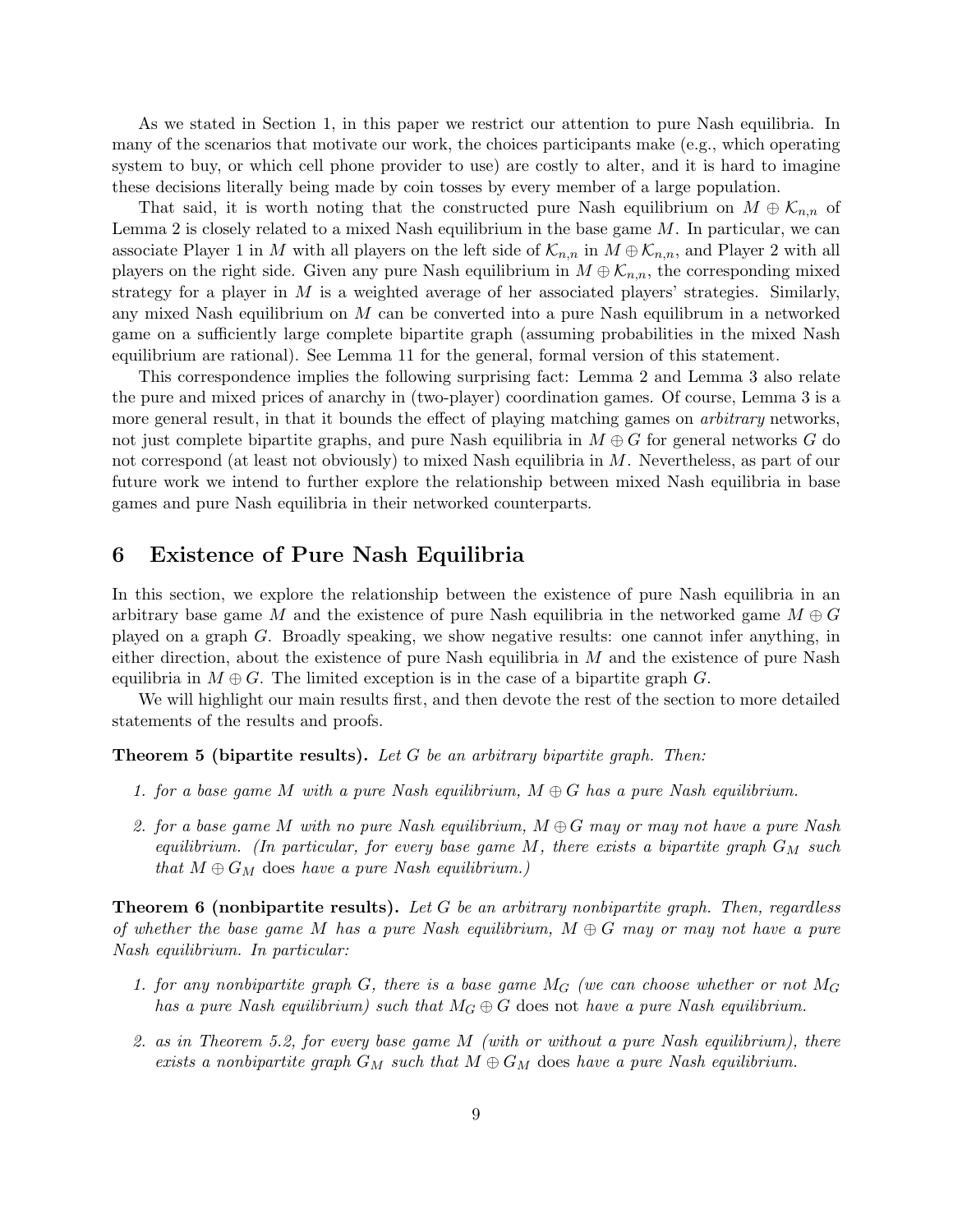Theorem 5.1 is the lone positive result, showing that a pure Nash equilibrium in a base game does translate into a pure Nash equilibrium when that game is played on a bipartite network. The other results are all negative, in that they show that conclusions about the existence of pure Nash equilibria in  $M \oplus G$  in terms of the existence of pure Nash equilibria in M are not generally possible.

Of these results, we will specifically highlight the result mentioned in Theorem 5.2 and Theorem 6.2, which is proven in Lemma 11. This result draws an unexpected connection between mixed Nash equilibria in a base game M and pure Nash equilibria in the networked version of  $M$ , played on an appropriately chosen complete bipartite or tripartite graph.

#### Best-Response Dynamics

We also further explore the case when there are pure Nash equilibria in  $M$ , by subdividing this case based on whether best-response dynamics (BRD) always converges. BRD is an algorithm that produces a sequence of strategy profiles by repeatedly allowing a player i to update her strategy to a best response, i.e., a strategy in  $S_i$  maximizing i's payoff, holding all other strategies constant. Specifically, BRD is the following algorithm:

- 1. Start from an arbitrary strategy profile s.
- 2. While there is some player who is not playing a best response in s:
	- (a) Choose such a player i arbitrarily.
	- (b) Update s by changing  $s_i$  to be an arbitrary best response for player i.

If BRD terminates, then it terminates at a pure Nash equilibrium; however, BRD may not terminate even if a pure Nash equilibrium exists. We say that BRD *always converges* if this process terminates regardless of the arbitrary choices (the initial profile s, which player  $i$  updates in each iteration, which best response  $s_i$  is chosen if there are more than one), subject to the liveness condition that every player "gets a turn" infinitely often.

**Theorem 7 (best-response dynamics results).** For an arbitrary base game M and graph  $G$ :

- 1. if BRD always converges in M, then BRD may or may not always converge in  $M \oplus G$ (regardless of whether G is bipartite or nonbipartite).
- 2. conversely, if BRD always converges in  $M \oplus G$ , then
	- (a) if G is bipartite, then BRD always converges in M; but
	- (b) if G is nonbipartite, then BRD may or may not always converge in M.

As before, the lone case in which one can infer anything is Theorem 7.2a: if BRD always converges in the networked game on a bipartite graph, then BRD must always converge on the base game. But all the other results are negative.

These results—and the ones from Theorem 5 and Theorem 6—are summarized in full detail, including complete quantification of each result with respect to graphs and base games, in Figure 1.

#### Rock–Paper–Scissors

In several of our constructions, we make use of the following k-strategy "rock–paper–scissors" game, which we denote  $\mathsf{RPS}_k$ . There are  $k \geq 2$  strategies  $\{s_0, \ldots, s_{k-1}\}\)$ , where strategy  $s_i$  "beats" the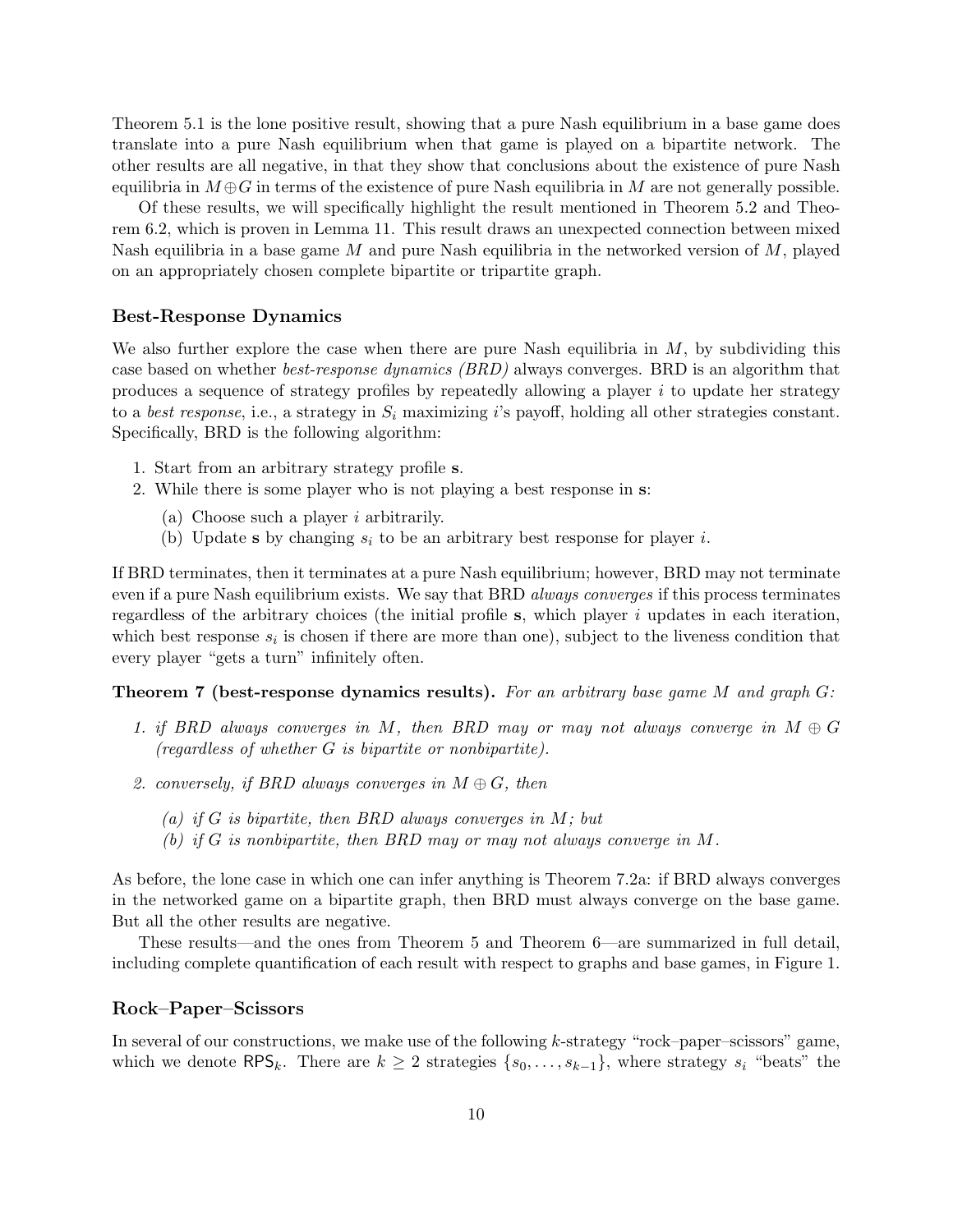|                         | no pure Nash                                                                                                                                              | a pure Nash equilibrium exists in $M$                                                                                                                                                                                                                                                                                              |                                                                                                                                                                                                                                            |  |  |  |
|-------------------------|-----------------------------------------------------------------------------------------------------------------------------------------------------------|------------------------------------------------------------------------------------------------------------------------------------------------------------------------------------------------------------------------------------------------------------------------------------------------------------------------------------|--------------------------------------------------------------------------------------------------------------------------------------------------------------------------------------------------------------------------------------------|--|--|--|
|                         | equilibrium exists in $M$                                                                                                                                 | BRD does not converge<br>in $M$                                                                                                                                                                                                                                                                                                    | BRD converges in $M$                                                                                                                                                                                                                       |  |  |  |
| bipartite<br>graph G    | $\forall G \; \exists M:$<br>$M \oplus G$ has no pure NE<br>(Lemma 8)<br>$\exists G \; \forall M:$<br>$M\oplus G$ has no pure NE<br>(bipartite: Lemma 13) | $\forall G \ \forall M : M \oplus G$ has a pure NE (Lemma 9)<br>$\forall G\;\forall M$ :<br><b>BRD</b><br>does not<br>converge in $M \oplus G$<br>(Lemma 15)                                                                                                                                                                       | $\exists M \ \forall G:$<br>BRD converges in $M \oplus G$<br>(Lemma 12)<br>$\exists G \; \forall M:$<br>BRD converges in $M\oplus G$<br>(Lemma 13)<br>$\exists G \; \exists M$ :<br>BRD does not converge<br>in $M \oplus G$<br>(Lemma 16) |  |  |  |
| nonbipartite<br>graph G | (nonbipartite:<br>Lemma $14)$<br>$\forall M \; \exists G$ :<br>$M \oplus G$ has a pure NE<br>(Lemma 11)                                                   | $\forall M \; \exists G : M \oplus G$ has a pure NE (Lemma 11)<br>$\forall G \; \exists M:$<br>BRD does not converge<br>on $M \oplus G$<br>(Lemma 10)<br>$\exists G \ \forall M:$<br>BRD does not converge<br>on $M \oplus G$<br>(Lemma 14)<br>$\exists G \; \exists M$ :<br><b>BRD</b> converges<br>on $M \oplus G$<br>(Lemma 17) | $\forall G \ \exists M : M \oplus G$ has no pure NE (Lemma 10)<br>$\forall G \; \exists M:$<br>BRD does not converge<br>on $M \oplus G$<br>(Lemma 10)<br>$\exists M \; \forall G:$<br>BRD converges in $M \oplus G$<br>(Lemma 12)          |  |  |  |

Figure 1: Summary of our results relating the existence of pure Nash equilibria and the convergence of best-response dynamics in base games M and networked games  $M \oplus G$ . When we write "BRD converges" we mean that best-response dynamics always converges, from any starting strategy profile and following any sequence of best-response updates. Similarly, "BRD does not converge" means that BRD sometimes fails to converge.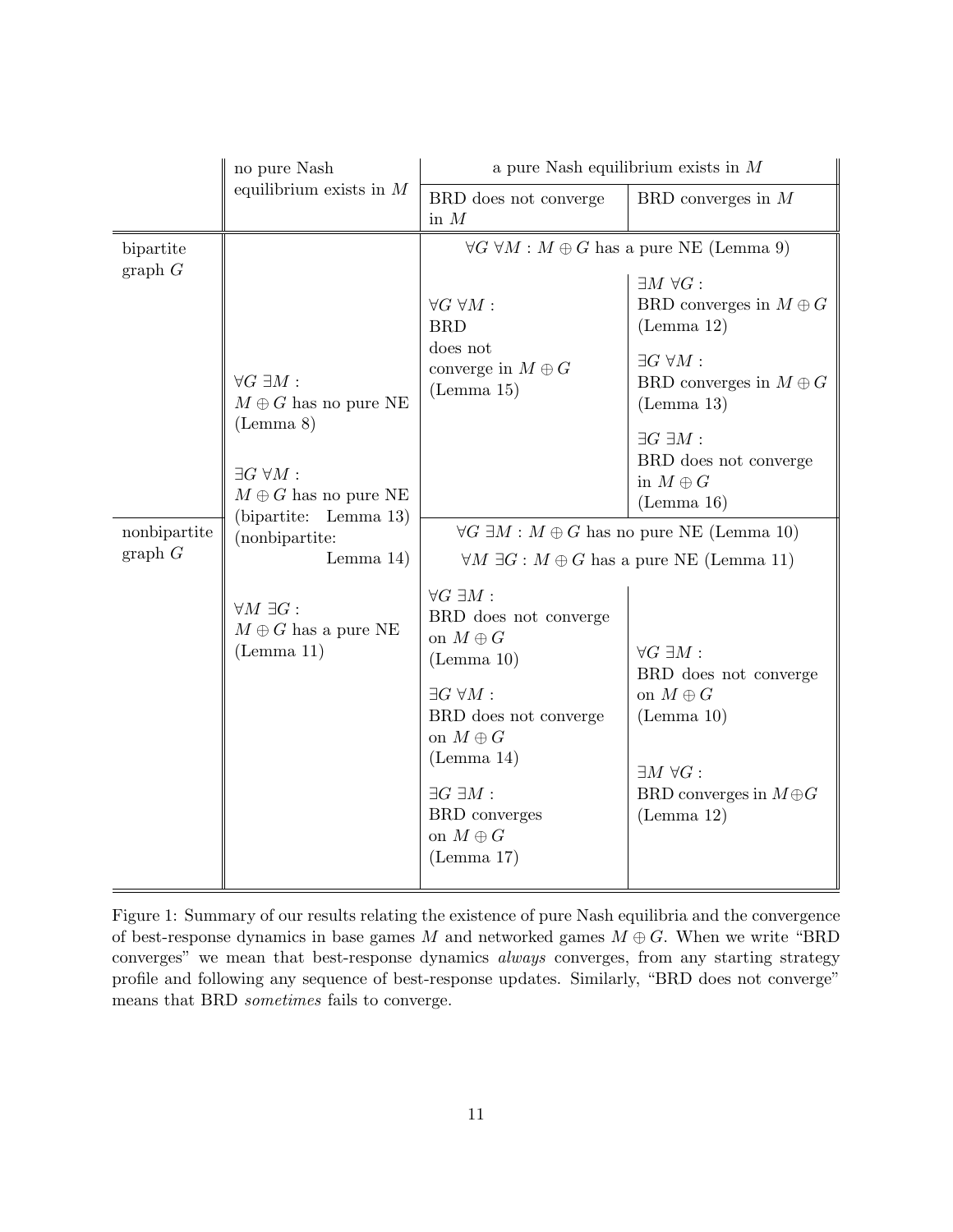strategy  $s_{i+1}$ . Formally, we define

payoff to player playing 
$$
s_i
$$
 against  $s_j = \begin{cases} 1 & \text{if } j = (i+1) \bmod k \\ 0 & \text{otherwise.} \end{cases}$ 

For example:

$$
RPS_5 = \begin{array}{c|cccccc} s_0 & s_1 & s_2 & s_3 & s_4 \\ \hline s_0 & 0,0 & 1,0 & 0,0 & 0,0 & 0,1 \\ s_1 & 0,1 & 0,0 & 1,0 & 0,0 & 0,0 \\ s_2 & 0,0 & 0,1 & 0,0 & 1,0 & 0,0 \\ s_3 & 0,0 & 0,0 & 0,1 & 0,0 & 1,0 \\ s_4 & 1,0 & 0,0 & 0,0 & 0,1 & 0,0 \\ \end{array}.
$$

We will write  $\alpha$  · RPS<sub>k</sub>, for a scalar  $\alpha > 0$ , to denote the version of this game in which the payoff for playing a strategy  $s_i$  against  $s_{(i+1) \mod k}$  is  $\alpha$  rather than 1. All other payoffs remain zero.

Note that  $RPS_k$  does not have a pure Nash equilibrium for any  $k \geq 3$ : the only best response to strategy  $s_i$  is strategy  $s_{(i-1) \bmod k}$ , but the only best response to  $s_{(i-1) \bmod k}$  is  $s_{(i-2) \bmod k}$ . Thus no two strategies are mutual best responses because  $i \neq (i - 2) \mod k$  for any  $k \geq 3$ , and thus no pure Nash equilibrium exists in  $\mathsf{RPS}_k$ . (For  $k = 2$ , we have  $i = (i-2) \bmod k$ , and the strategies  $s_0$ and  $s_1$  are mutual best responses. In fact,  $RPS_2$  is a simple "mismatching" game, with pure Nash equilibria  $\langle s_0, s_1 \rangle$  and  $\langle s_1, s_0 \rangle$ .)

#### Detailed Results and Proofs

**Lemma 8.** For every graph G, there exists a base game M with no pure Nash equilibria such that the networked game  $M \oplus G$  also does not have a pure Nash equilibrium.

*Proof.* It suffices to choose  $M = RPS_{n+1}$ , where n is the number of nodes in G.

Suppose for a contradiction that a strategy profile **p** is a pure Nash equilibrium for  $RPS_{n+1} \oplus G$ . There are  $n + 1$  strategies and only n nodes, so there is at least one strategy that is not being played under  $\mathbf{p}$ ; consequently, there is an index i and node u such that strategy  $s_i$  is played by u under **p**, but strategy  $s_{(i+1) \text{ mod } (n+1)}$  is not being played by any node under **p**.

The structure of  $RPS_{n+1}$  implies that the payoff  $p_u$  to node u is precisely the number of u's neighbors in G that play strategy  $s_{(i+1) \mod (n+1)}$  under **p**; thus  $p_u = 0$ . But the node u has at least one neighbor playing some strategy  $s_j$ , and thus u can deviate from  $s_i$  to  $s_{(j-1) \mod (n+1)}$  to receive a strictly positive payoff. Thus p is not a Nash equilibrium, contradicting the assumption.  $\Box$ 

The proof of Lemma 8 uses a base game M with no pure Nash equilibria to show that the networked game  $M \oplus G$  need not have a pure Nash equilibrium. If we restrict the base game M to contain a pure Nash equilibrium, then will the same result hold? To answer this question, we have to consider the structure of G. In particular, if G is nonbipartite, there still exists an M such that  $M \oplus G$  has no pure Nash equilibrium, even if M itself does; however, if G is bipartite, this is no longer the case.

**Lemma 9.** For every bipartite graph G and for every base game M that has a pure Nash equilibrium, the game  $M \oplus G$  has a pure Nash equilibrium too.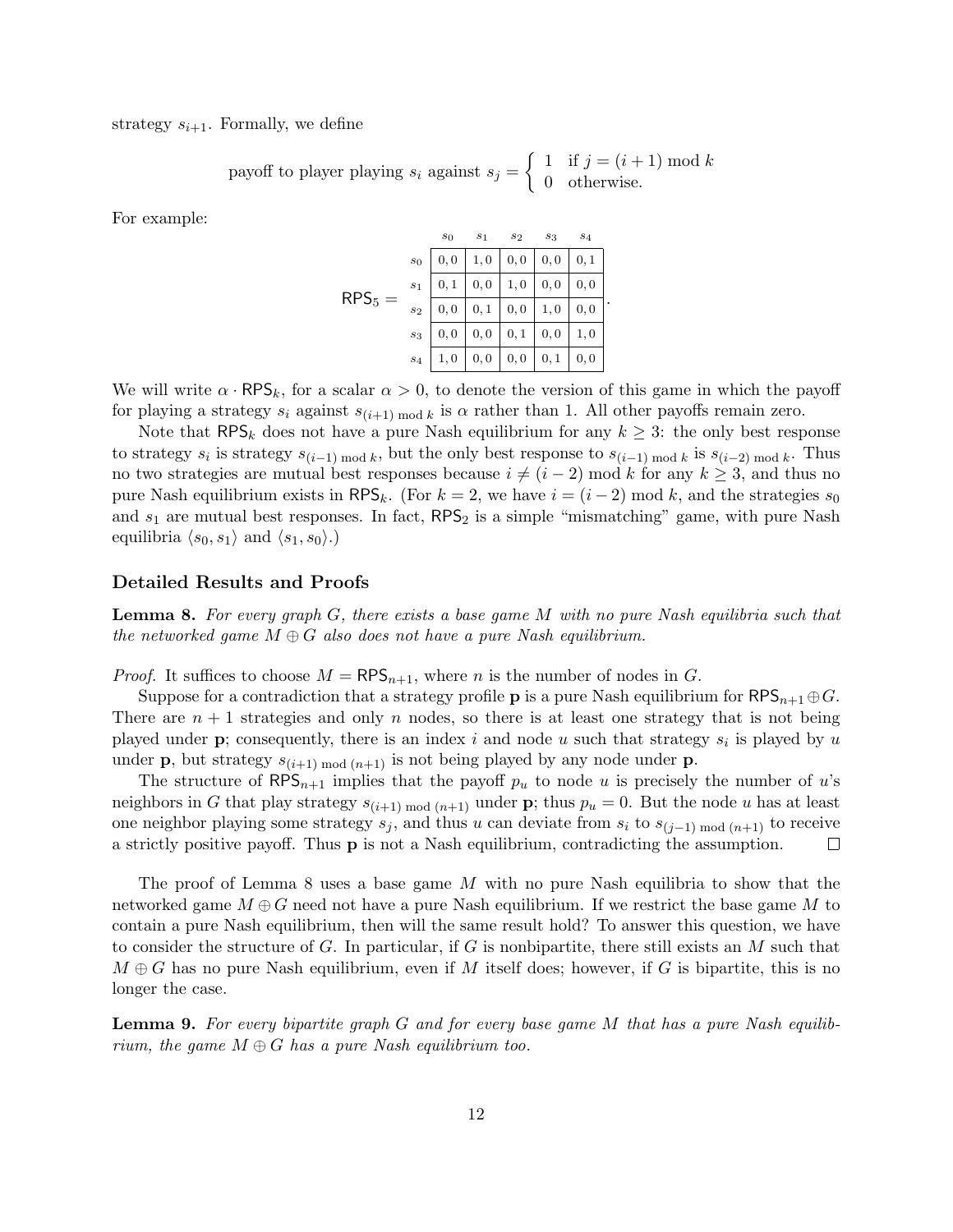*Proof.* Let M be an arbitrary base game that has a pure Nash equilibrium, and let  $G = \langle L \cup R, E \rangle$ be an arbitrary bipartite graph. Let the strategy profile  $s = \langle a, b \rangle$  be a pure Nash equilibrium in M. Consider the strategy profile **p** in which  $p(u) = a$  for  $u \in L$  and  $p(u) = b$  for  $u \in R$ . We claim that **p** is a pure Nash equilibrium in  $M \oplus G$ . Let  $p_u(a)$  denote the payoff to a node u for playing strategy a in M when the other player plays according to s, and let  $\hat{p}_u(a)$  denote the payoff to a node u for playing strategy a in  $M \oplus G$  when the other nodes play according to p. Then, simply, we have  $\hat{p}_u(a) = \delta(u) \cdot p_u(a)$ , where  $\delta(u)$  denotes the degree of node u in G. Because no player wants to deviate from s in M, no node wants to deviate from  $p$  in  $M \oplus G$ . Thus p is a pure Nash equilibrium in  $M \oplus G$ .  $\Box$ 

**Lemma 10.** For every nonbipartite graph G, there exist base games M and M' with the following properties: both M and M' have pure Nash equilibria, best-response dynamics always converges in M but best-response dynamics does not always converge in M', and neither  $M \oplus G$  nor  $M' \oplus G$ has a pure Nash equilibrium.

*Proof.* Our constructions for M and M' are similar; we will begin with the construction for M and then augment it to define  $M'$ . Let n be the number of nodes in  $G$ . Define the following  $(2n + 2)$ -strategy game  $M_n$ :



First we claim that best-response dynamics always converges in  $M_n$ . Any strategy profile  $\langle a_i, b_j \rangle$ or  $\langle b_i, a_j \rangle$  is a pure Nash equilibrium: both players are receiving a payoff of 1, the maximum possible value anywhere in the matrix, so they are certainly playing mutual best responses. At a strategy profile  $\langle a_i, a_j \rangle$ , either player's best response causes her to switch to a b-type strategy (and thus to a pure Nash equilibrium). Similarly one best-response update from a strategy profile  $\langle b_i, b_j \rangle$  results in one player switching to an  $a$ -type strategy and thus a Nash equilibrium. From an arbitrary strategy profile, BRD terminates after at most one best-response update: if the players begin with one a- and one b-strategy then the profile begins as a pure Nash equilibrium; if they have the same strategy types then one update leads to a pure Nash equilibrium.

Now we will show that for the nonbipartite graph G, there is no pure Nash equilibrium in  $M_n \oplus G$ (and certainly BRD does not terminate). Suppose for a contradiction that a strategy profile p is a pure Nash equilibrium for  $M_n \oplus G$ . For a node u, let  $p_u^a$  denote the payoff that u receives under **p** from its neighbors who are playing a-strategies (i.e.,  $p_u^a$  is  $1 - \varepsilon$  times the number of u's neighbors playing  $a_{(\mathbf{p}(u)+1) \mod (n+1)}$  under **p**). Similarly, let  $p_u^b$  denote the payoff that u receives under **p** from its neighbors playing *b*-strategies (i.e.,  $p_u^b$  is exactly the number of u's neighbors that are playing a b-strategy under **p**). Let  $p_u := p_u^a + p_u^b$  denote the total payoff to u under **p**.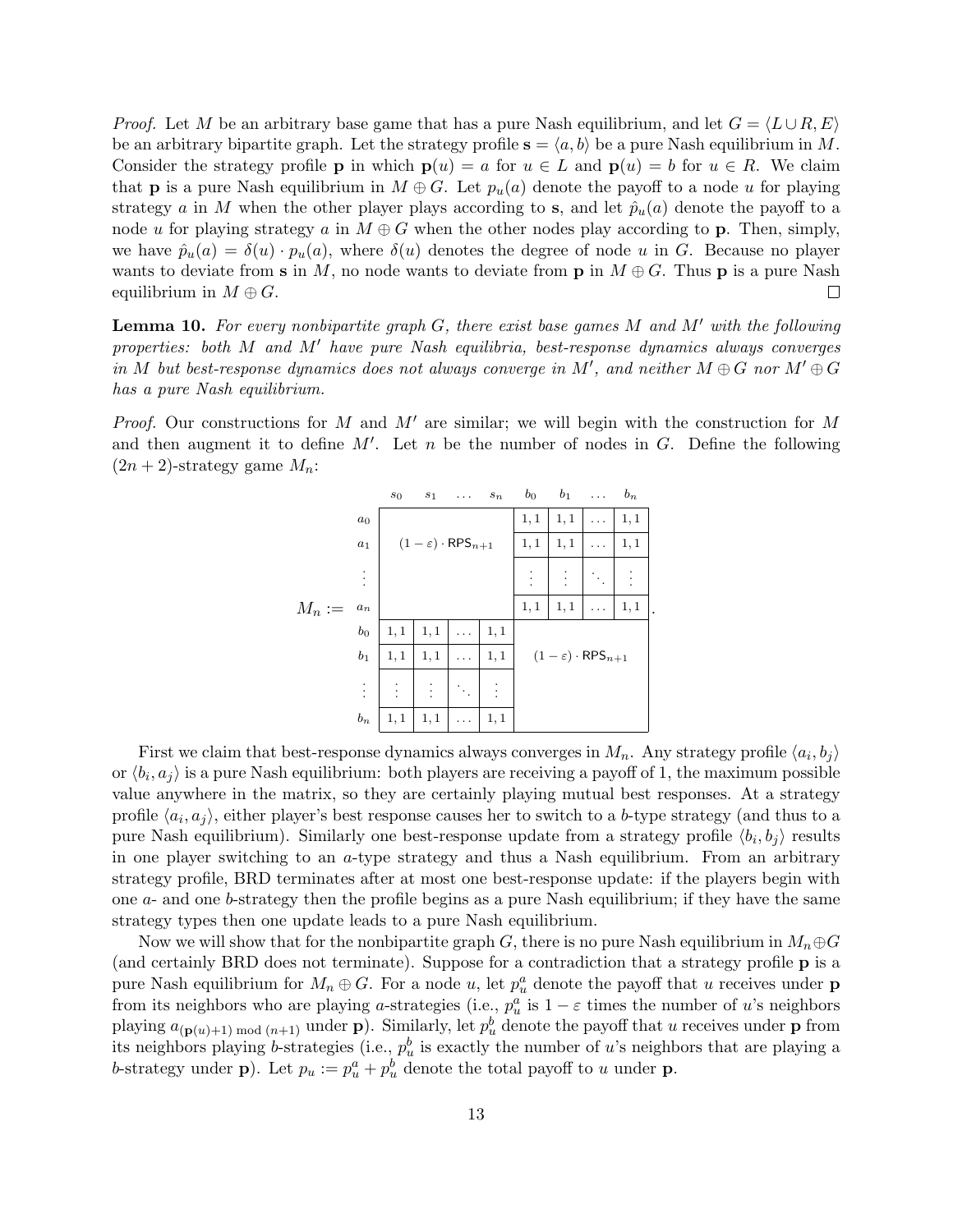Because G is nonbipartite, the graph is not 2-colorable. Interpreting the "strategy types"  $(a\text{'s})$ and b's) under **p** as two colors, we know that there must be two adjacent nodes x and y so that x and y are both "colored" a or both "colored" b by the profile  $\bf{p}$ . Without loss of generality, suppose that x and y are both colored a. Let A denote the set of a-colored nodes that are connected to x and y in  $G$ —that is, let A denote the connected component of the subgraph of G induced by considering only a-colored nodes. Then every node in A plays an a-strategy under  $\bf{p}$ , and is adjacent to at least one other node in A playing an a-strategy under **p**. But  $|A| \le n$ ; therefore, just as in Lemma 8, by the pigeonhole principle, there must be some node  $u \in A$  playing strategy  $a_i$ where no node in A plays strategy  $a_{(i+1) \mod (n+1)}$ . Therefore  $p_u^a = 0$ . But that node u is adjacent to some node in S playing a strategy  $a_j$ . If u switches to play  $a_{(j-1) \mod (n+1)}$ , then u's payoff increases: he still receives  $p_u^b$  payoff from his b-colored neighbors, and he receives at least  $1-\varepsilon$  from his  $a_j$  neighbor. This deviation increases u's payoff, and thus contradicts the assumption that **p** was a Nash equilibrium.

We have now described a base game  $M_n$  such that best-response dynamics always converges in  $M_n$  (and thus a pure Nash equilibrium exists in  $M_n$ ), yet there is no pure Nash equilibrium in  $M_n \oplus G$ . To prove the second part of the lemma, we must again give a base game  $M'_n$  such that  $M'_n$ has a pure Nash equilibrium but  $M'_n \oplus G$  does not, but this time where BRD does not always converge in  $M'_n$ . We construct  $M'_n$  by augmenting  $M_n$  to block BRD from always converging. We add two strategies  $c_0$  and  $c_1$ , where playing  $c_i$  against any non-c strategy has a highly negative payoff, and the c-versus-c sub matrix is a version of the classic Matching Pennies game (a two-player, two-strategy game that has no pure Nash equilibria):

|        |                    | s <sub>0</sub> | $\cdots$ | $b_n$                                                                        | c <sub>0</sub> | c <sub>1</sub>     |
|--------|--------------------|----------------|----------|------------------------------------------------------------------------------|----------------|--------------------|
| $M_n'$ | $\boldsymbol{a}_0$ |                |          |                                                                              | $0, -n$        | $0, -n$            |
|        |                    |                |          |                                                                              |                |                    |
|        | $b_n$              |                |          |                                                                              | $0,-n$         | $0, -n$            |
|        | $\boldsymbol{c}_0$ |                |          | $\left\lceil -n,0\right\rceil$ $\dots$ $\left\lceil -n,0\right\rceil$ $1,-n$ |                | $-n,1$             |
|        | $c_1$              | $-n,0$         |          | $\ldots$   $-n, 0$   $-n, 1$                                                 |                | $\vert 1,-n \vert$ |

.

First observe that, like  $M_n$ , the base game  $M'_n$  contains a pure Nash equilibrium, namely any strategy profile  $\langle a_i, b_j \rangle$  or  $\langle b_i, a_j \rangle$ . However, BRD does not always converge in  $M'_n$ : if the two players begin at the strategy profile  $\langle c_0, c_0 \rangle$ , then after four best-response updates (player 2 updates to  $c_1$ ; player 1 updates to  $c_1$ ; player 2 updates to  $c_0$ ; player 1 updates to  $c_0$ ) we have looped back to the original strategy profile.

Now we argue that for the nonbipartite graph G, there is no pure Nash equilibrium in  $M'_n \oplus G$ . There can be no pure Nash equilibrium in  $M'_n \oplus G$  in which any node uses a c-strategy: some c-playing node must receive a payoff of  $-n$  along some edge, which means his total payoff must be negative (because he gains at most a payoff of one from every other neighbor), and switching to strategy  $a_0$ , say, guarantees a nonnegative payoff. And there is no pure Nash equilibrium involving only a- and b-strategies, as above. Thus there is no pure Nash equilibrium in  $M'_n \oplus G$ .  $\Box$ 

In Lemmas 9 and 10 we see how base games with pure Nash equilibria can lead to networked games with and without pure Nash equilibria, depending on the underlying graph structure. Lemma 8 shows a specific base game with no pure Nash equilibria that leads to a networked game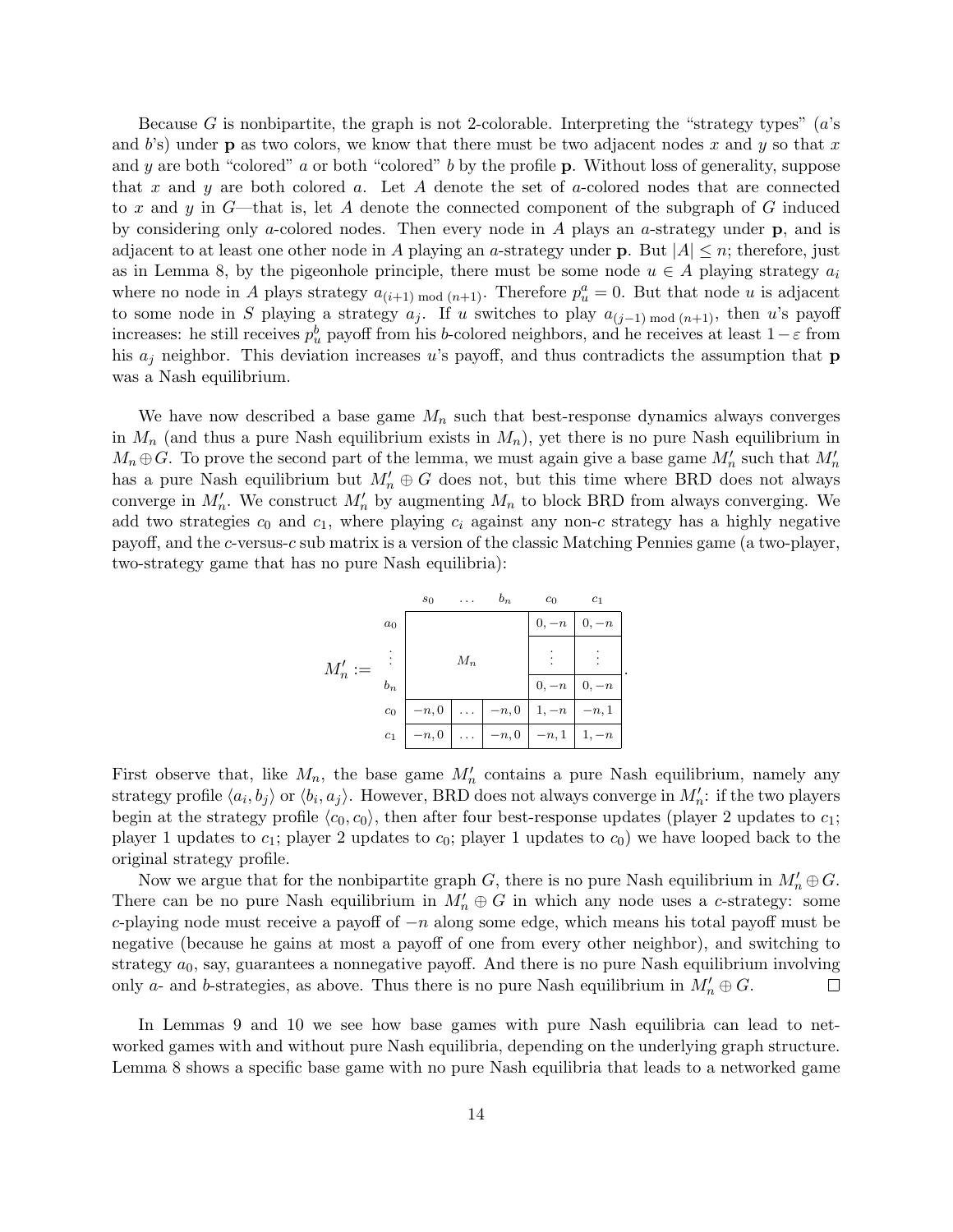with no pure Nash equilibria. But in Lemma 8, the base game  $M$  was chosen with respect to a particular graph  $G$ . Here we show that this dependence was crucial: for every base game  $M$ , there exists a graph G so that the networked game  $M \oplus G$  has a pure Nash equilibrium. Our proof again highlights some of the connections between pure Nash equilibria in networked games and mixed Nash equilibria in base games:

Lemma 11. For every base game M (independent of whether pure Nash equilibria exist in M or whether best-response dynamics always converges in  $M$ ), there exist a bipartite graph  $G$  and a nonbipartite graph G' such that pure Nash equilibria exist in both  $M \oplus G$  and  $M \oplus G'$ .

*Proof.* Let S denote the strategy set of M, and let p denote the payoff function to a player in M. A classic result of Nash [31] says that the symmetric two-player game M must have a symmetric mixed Nash equilibrium—that is, a probability distribution  $\sigma$  over S that is a best response to itself. More formally, the expected payoff to a player for playing any strategy in the support of  $\sigma$ against  $\sigma$  must be maximum:

$$
\sigma(s) > 0 \qquad \implies \qquad \forall s' \in S : \sum_{t \in S} \sigma(t) \cdot p(s, t) \ge \sum_{t \in S} \sigma(t) \cdot p(s', t). \tag{7}
$$

Furthermore, because we have a two-player base game, the probability vector  $\sigma$  contains only rational probabilities, so that  $\sigma(s) = q_s/n$ , where  $\sum_s q_s = n$ , for a common denominator  $n \in \mathbb{Z}^{\geq 1}$  and coefficients  $q_s \in \mathbb{Z}^{\geq 1}$ . (For a more detailed derivation of the above results, see Papadimitriou [32].)

We can now define the graphs G and G' as the complete bipartite graph  $G := \mathcal{K}_{n,n}$  and the complete tripartite graph  $G' := \mathcal{K}_{n,n,n}$  with n nodes in each part of each graph. We claim that the following **p** is a pure Nash equilibrium in  $M \oplus \mathcal{K}_{n,n}$ : precisely  $q_s$  nodes in each part of the graph play strategy s. Specifically, every node  $u$  is playing a best response:

 $u$ 's payoff from playing  $s$ 

$$
= \sum_{w \in \Gamma(u)} p(s, \mathbf{p}(w))
$$
  
\n
$$
= \sum_{t \in S} n \cdot \sigma(t) \cdot p(s, t) \quad (u \text{ has precisely } n \text{ neighbors, of which } q_t = n \cdot \sigma(t) \text{ are playing strategy } t)
$$
  
\n
$$
\ge n \cdot \sum_{t \in S} \sigma(t) \cdot p(s', t)
$$
  
\n
$$
= \sum_{w \in \Gamma(u)} p(s', \mathbf{p}(w))
$$
  
\n
$$
= u's payoff from deviating to s'
$$

where we can apply (7) because u playing s implies that  $\sigma(s) > 0$ . Thus **p** is a pure Nash equilibrium in  $M \oplus \mathcal{K}_{n,n}$ . The proof that there is a pure Nash equilibrium in  $M \oplus \mathcal{K}_{n,n,n}$  is strictly analogous, where now every node has  $2n \cdot \sigma(t)$  neighbors playing strategy t instead of just  $n \cdot \sigma(t)$ .  $\Box$ 

With these statements about mismatches between base games and networked games proven, we turn to a few simple examples of graphs and base games in which properties of the base game do align with properties of the corresponding networked games.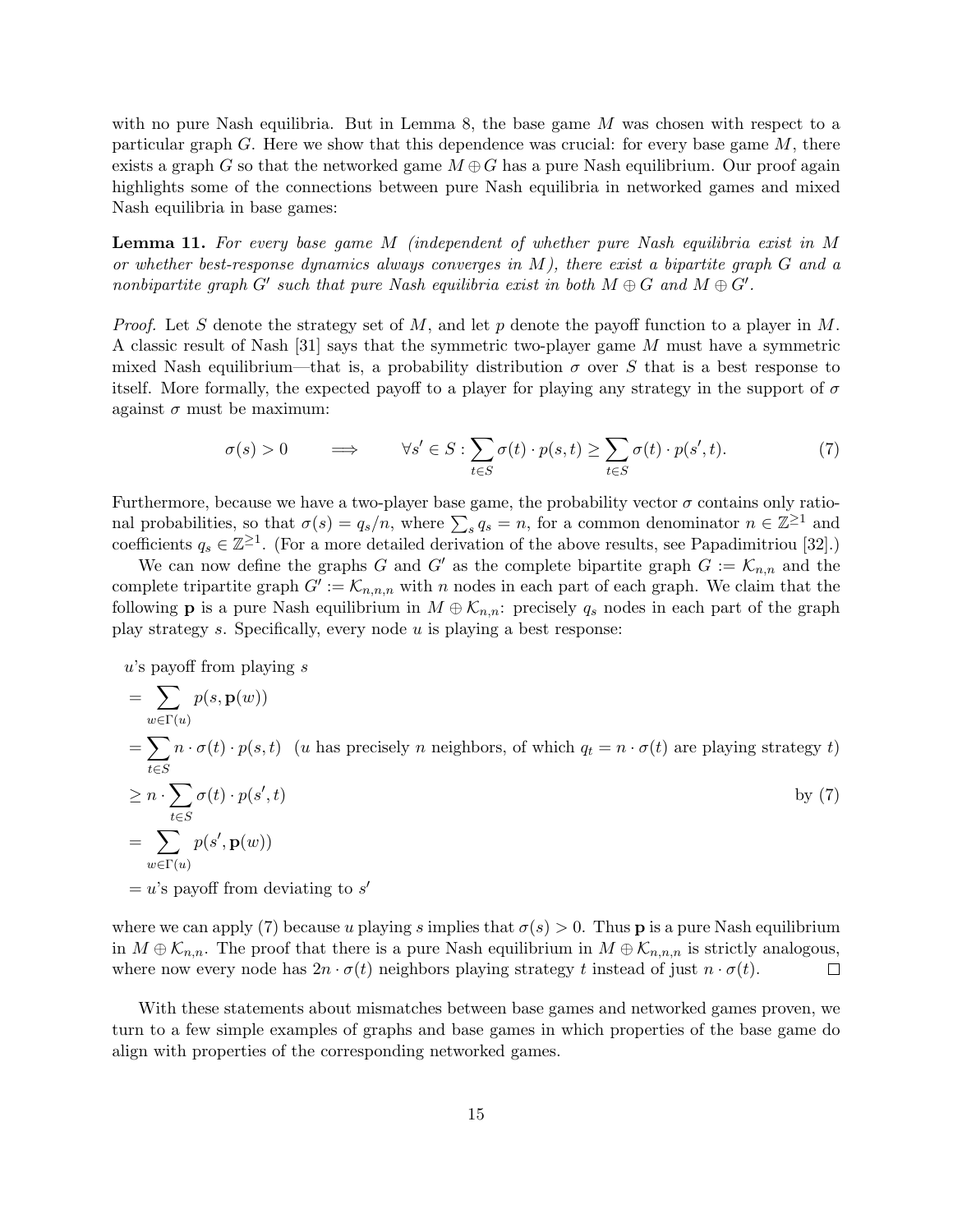**Lemma 12.** There exists a base game M in which best-response dynamics always converges (and thus  $M$  has a pure Nash equilibrium) such that, for every graph  $G$ , best-response dynamics always converges in the networked game  $M \oplus G$  (which thus also has a pure Nash equilibrium).

Proof. Let M be a trivial game in which all payoffs are zero. Then every strategy profile is a pure Nash equilibrium in M and in  $M \oplus G$ , and thus BRD always converges in both.  $\Box$ 

**Lemma 13.** There exists a bipartite graph  $G$  such that, for every base game  $M$ , the existence of pure Nash equilibria and the convergence of best-response dynamics are identical in the games M and  $M \oplus G$ .

*Proof.* Let  $G = \mathcal{K}_2$  be the trivial 2-node, 1-edge graph. Then the games M and  $M \oplus G$  are in fact identical, and the claim follows immediately. (The same result holds when  $G$  is an arbitrary matching, where multiple independent parallel copies of M are played.)  $\Box$ 

**Lemma 14.** There exists a nonbipartite graph  $G$  such that, for every base game  $M$ , a pure Nash equilibrium exists in  $M \oplus G$  only if a pure Nash equilibrium exists in M and, furthermore, BRD always converges in  $M \oplus G$  only if BRD always converges in M.

*Proof.* Let G be a 5-node, 2-component graph containing  $K_2$  and  $K_3$  as its two connected components; the graph is not bipartite because of the  $K_3$  component. If there were a pure Nash equilibrium in  $M \oplus G$  then the two nodes in the  $K_2$  component would have to be playing mutual best responses, and thus their two strategies would form a pure Nash equilibrium in  $M$ . Similarly, if there is a sequence  $\sigma$  of best-response updates in M that does not terminate, then BRD does not converge in  $M \oplus G$  when  $\sigma$  is the sequence of best-response updates in the  $\mathcal{K}_2$  component.  $\Box$ 

Finally, we conclude this section with three results abouts best-response dynamics. We show that in bipartite graphs, if BRD does not always converge in  $M$ , then BRD does not always converge in  $M \oplus G$ . (This result is analogous to Lemma 9, where we showed the existence of pure Nash equilibria in a base game carried over to networked games on bipartite graphs.) We also give two more examples of mismatches in properties between base games and networked games: a base game in which BRD always converges but for which BRD does not always converge in the networked game on a bipartite graph; and a base game in which BRD does not always converge but for which BRD does always converge in the networked game on a nonbipartite graph.

**Lemma 15.** For every bipartite graph G and every base game M in which BRD does not always converge, BRD also does not always converge in the networked game  $M \oplus G$  (even if the players' best-response updates are done in round-robin order).

Proof. Suppose there is a non-converging sequence of best-response strategy choices for the base game M. Denote the sequence of best responses chosen as  $\langle s_1, s_2, s_3, \ldots \rangle$ , where player 1's updates are denoted by odd subscripts and player 2's with even subscripts, where each of these strategies is a best response to the previous strategy.

Fix an arbitrary bipartite graph  $G = \langle L \cup R, E \rangle$ , and consider the following run of BRD on the networked game  $M \oplus G$ . We start from the strategy profile **p** in which every node in L plays strategy  $s_1$  and every node in R plays strategy  $s_2$ . Players update their strategies in a round-robin order such that all players in L update before all players in R.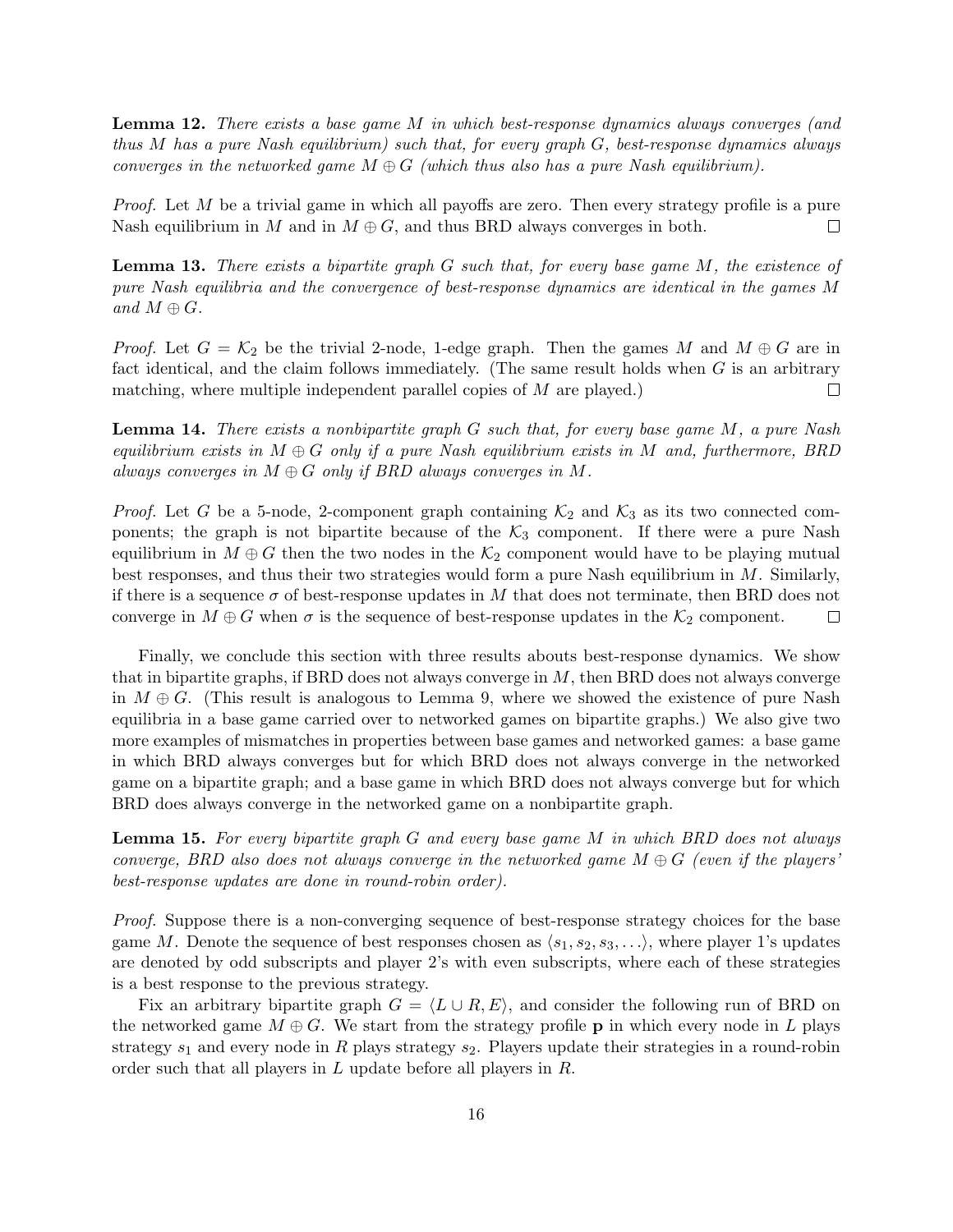Because G is bipartite, when a node  $\ell \in L$  updates his strategy, any updates made by other nodes in L do not affect  $\ell$ 's best response. Because strategy  $s_{i+1}$  is a best response to strategy  $s_i$ in  $M$ , by the definition BRD on  $M$ , it must also be a best response when playing against many opponents, all of whom are playing  $s_i$ . Starting from **p**, where L and R nodes are playing  $s_1$  and  $s_2$ , respectively, it is thus a best response for each node  $\ell \in L$  to update to  $s_3$ . Now each node in R is adjacent only to nodes playing  $s_3$ , and thus, similarly, it is a best response for each node  $r \in R$ to update to  $s_4$ , and so forth. Because there is a non-converging sequence of best responses in M (namely  $\langle s_1, s_2, s_3, \ldots \rangle$ ), then there is also a non-converging sequence of best responses in  $M \oplus G$ (also  $\langle s_1, s_2, s_3, \ldots \rangle$ ), so BRD does not always converge in the networked game.  $\Box$ 

**Lemma 16.** There exist a bipartite graph G and a base game M such that best-response dynamics always converges in M but best-response dynamics does not always converge in  $M \oplus G$  (even if the players' best-response updates are done in round-robin order).

*Proof.* Let the graph  $G = \mathcal{K}_{2,2}$  be the complete bipartite graph with nodes  $L = \{w, x\}$  and  $R = \{y, z\}$  and edges  $L \times R$ . Define the base game M as follows:

|       | s <sub>1</sub> | $\mathfrak{s}_2$                | $^{s_3}$ | $\mathfrak{s}_4$ | $s_{5}$ | $s_{6}$ |
|-------|----------------|---------------------------------|----------|------------------|---------|---------|
| $s_1$ | 3, 3           | 0, 0                            | 0, 2     | 0, 2             | 2,0     | 2,0     |
| $s_2$ | 0,0            | 3,3                             | 0, 2     | 0, 2             | 2,0     | 2,0     |
| $s_3$ | 2,0            | 2,0                             | 3, 3     | 0, 0             | 0, 2    | 0, 2    |
| $s_4$ | 2,0            | 2,0                             | 0, 0     | 3, 3             | 0, 2    | 0, 2    |
| $s_5$ | 0, 2           | $0,2\,$                         | 2,0      | 2,0              | 3, 3    | 0,0     |
| $s_6$ | 0, 2           | $\boldsymbol{0},\boldsymbol{2}$ | 2,0      | 2,0              | 0, 0    | 3, 3    |

.

Intuitively, M is a version of  $2 \cdot RPS_3$  in which there are two strategies of each type ( $s_1$  and  $s_2$ ) are both "rock";  $s_3$  and  $s_4$  are both "paper";  $s_5$  and  $s_6$  are both "scissors"), and players receive a payoff of 3 if they choose the same strategy. The key for BRD not always converging in  $\mathcal{K}_{2,2}$  is the following. Suppose that both nodes of each "side" of the graph always play the same of rock, paper, or scissors, but always differ in which of the strategies within that category they play. Then each "losing" node has two neighbors and can gain 2+2 from winning the two "RPS-type" games against the other side of the graph, which outweighs the 3 from matching one of the other side's strategies; both nodes will switch to "winning" and the process will continue for the other pair. However, in the non-networked version of  $M$ , BRD will always converge, because when there is only one other player then it is better to match that player (for a payoff of 3) than to beat him in RPS (for a payoff of 2).

More formally, we claim that BRD always converges—in zero or one best-response updates, in fact—in the base game M. This is easy to see because in any strategy profile  $\langle s_i, s_{j\neq i} \rangle$ , either player's best response is to match the strategy played by the other, yielding a payoff of 3 for both players. Any strategy profile  $\langle s_i, s_i \rangle$  is a pure Nash equilibrium, and thus BRD terminates after this step.

Now we claim that BRD does not always converge in  $M \oplus G$ . Suppose that we start with the strategy profile  $\langle s_1, s_2, s_3, s_4 \rangle$  for nodes  $\langle w, x, y, z \rangle$ , respectively, and updates proceed alphabetically,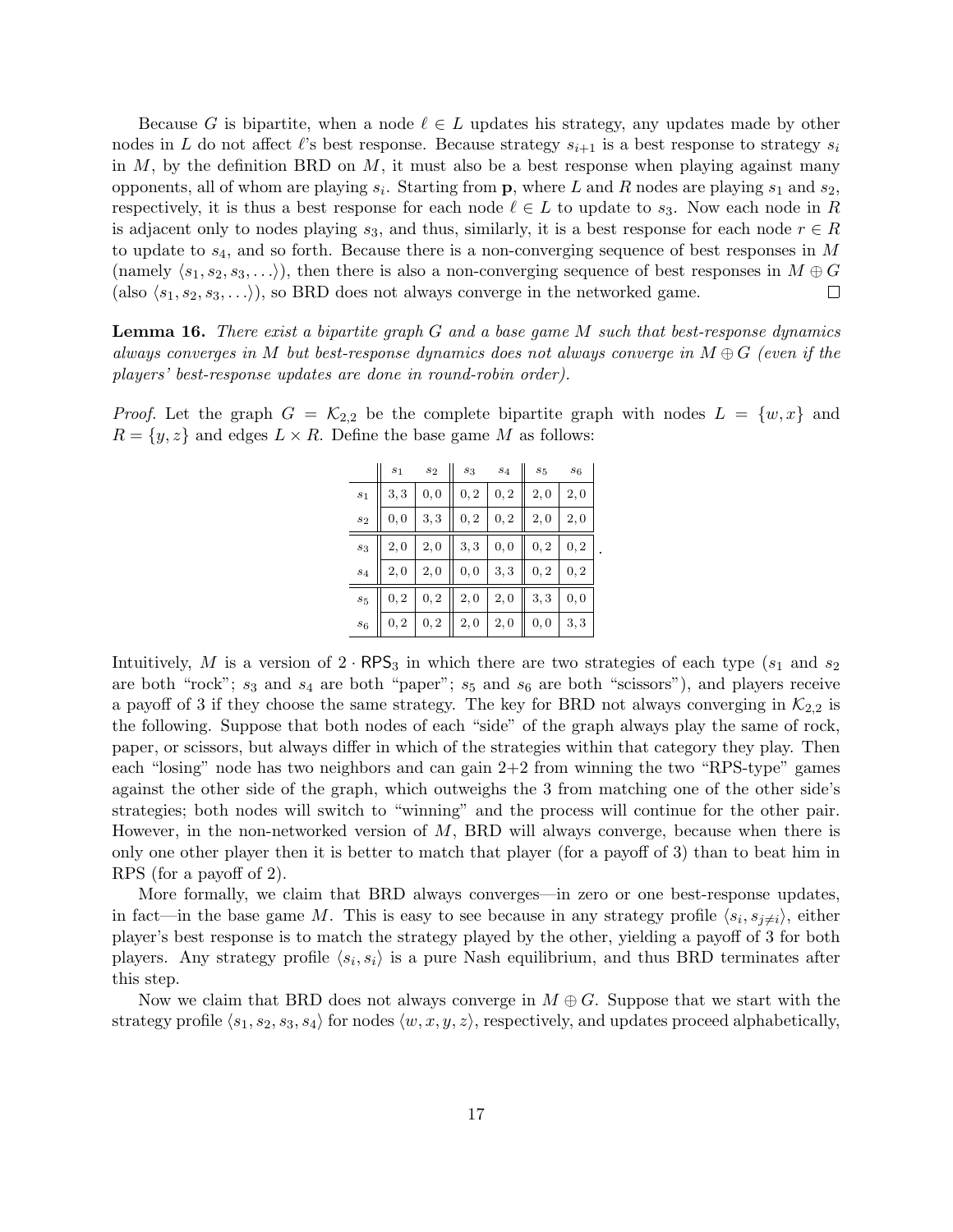| explanation of updating node $u$ 's update |                           |                |                   |          |          |          | current strategy |                      |                |                  |                |                  |
|--------------------------------------------|---------------------------|----------------|-------------------|----------|----------|----------|------------------|----------------------|----------------|------------------|----------------|------------------|
|                                            |                           |                | payoff to $u$ for |          |          |          |                  |                      |                |                  |                |                  |
| $\boldsymbol{u}$                           | $\Gamma(u)$ 's strategies | s <sub>1</sub> | $s_2$             | $s_3$    | $s_4$    | $s_5$    | s <sub>6</sub>   | $u$ 's best response | $\overline{w}$ | $\boldsymbol{x}$ | $\mathcal{Y}$  | $\boldsymbol{z}$ |
| initial strategy profile                   |                           |                |                   |          |          |          | S <sub>1</sub>   | $s_2$                | $s_3$          | $S_4$            |                |                  |
| w                                          | $s_3, s_4$                | $\theta$       | $\Omega$          | 3        | 3        | 4        | 4                | $s_{5}$              | $s_5$          | $s_2$            | $s_3$          | $S_4$            |
| $\boldsymbol{x}$                           | $s_3, s_4$                | 0              | $\Omega$          | 3        | 3        | 4        | 4                | $s_6$                | $s_5$          | $s_6$            | $s_3$          | $S_4$            |
| $\boldsymbol{y}$                           | $s_5, s_6$                | 4              | 4                 | $\theta$ | 0        | 3        | 3                | $s_1$                | $s_5$          | $s_6$            | s <sub>1</sub> | $S_4$            |
| $\tilde{z}$                                | $s_5, s_6$                | 4              | 4                 | $\theta$ | $\Omega$ | 3        | 3                | $s_2$                | $s_5$          | $s_6$            | s <sub>1</sub> | $s_2$            |
| w                                          | $s_1, s_2$                | 3              | 3                 | 4        | 4        | $\Omega$ | $\theta$         | $s_3$                | $s_3$          | s <sub>6</sub>   | S <sub>1</sub> | $s_2$            |
| $\boldsymbol{x}$                           | $s_1, s_2$                | 3              | 3                 | 4        | 4        | $\Omega$ | $\theta$         | $s_4$                | $s_3$          | $S_4$            | s <sub>1</sub> | $s_2$            |
| $\boldsymbol{y}$                           | $s_3, s_4$                | 0              | $\Omega$          | 3        | 3        | 4        | 4                | $s_5$                | $s_3$          | $s_4$            | $s_{5}$        | $s_2$            |
| $\boldsymbol{z}$                           | $s_3, s_4$                | 0              | $\Omega$          | 3        | 3        | 4        | 4                | $s_6$                | $s_3$          | $S_4$            | $s_5$          | $s_6$            |
| w                                          | $s_5, s_6$                | 4              | 4                 | $\theta$ | $\Omega$ | 3        | 3                | s <sub>1</sub>       | s <sub>1</sub> | $S_4$            | $s_{5}$        | s <sub>6</sub>   |
| $\boldsymbol{x}$                           | $s_5, s_6$                | 4              | 4                 | $\theta$ | 0        | 3        | 3                | $s_2$                | s <sub>1</sub> | $s_2$            | $s_{5}$        | $s_6$            |
| $\boldsymbol{y}$                           | $s_1, s_2$                | 3              | 3                 | 4        | 4        | $\theta$ | $\theta$         | $s_3$                | s <sub>1</sub> | $s_2$            | $s_3$          | $s_6$            |
| $\boldsymbol{z}$                           | $s_1, s_2$                | 3              | 3                 | 4        | 4        | $\theta$ | $\theta$         | $s_4$                | s <sub>1</sub> | $s_2$            | $s_3$          | $s_4$            |

in round-robin fashion. Then the strategy profiles after each step of BRD are as follows:

Thus we have returned to the same strategy profile as the initial configuration, and BRD is stuck in a loop. Therefore BRD does not always converge in  $M \oplus G$ .  $\Box$ 

**Lemma 17.** There exist a nonbipartite graph  $G$  and a base game  $M$  with a pure Nash equilibrium but for which best-response dynamics does not always converge in M such that best-response dynamics does always converge on  $M \oplus G$ .

*Proof.* The graph  $G = \mathcal{K}_3$  is the triangle, and the base game M is an augmented form of rock– paper–scissors altered with a major tie deterrent and an additional matching-type strategy:

|                  | R    |      | S    |      |  |
|------------------|------|------|------|------|--|
| $\boldsymbol{R}$ |      | 0, 1 | 1,0  | 0, 0 |  |
| $\boldsymbol{P}$ | 1,0  |      | 0, 1 | 0, 0 |  |
| $\cal S$         | 0, 1 | 1,0  |      | 0, 0 |  |
| Х                | 0,0  | 0, 0 | 0,0  | 4, 4 |  |

Note that a pure Nash equilibrium does exist in M, namely the profile  $\langle X, X \rangle$ . However, bestresponse dynamics does not always converge in M: if we begin in the strategy profile  $\langle R, P \rangle$ , then BRD ends up in a cycle (specifically,  $RP \to SP \to SR \to PR \to PS \to RS \to RP$ ). Now we must argue that BRD always converges in  $M \oplus G$ , which we will do by examining players' best responses depending on the number of the three nodes in the graph who are playing strategy X.

BRD terminates immediately if we start it from the profile  $\langle X, X, X \rangle$ .

If we start BRD from any profile in which exactly two players have chosen  $X$ , then those two players are already playing a best response. As soon as the non-X player has a chance to make an update, her best response is to switch to  $X$  as well. BRD then terminates as above.

If we start BRD from any profile in which exactly zero players have chosen  $X$ , then the best response for any player is to choose an RPS strategy that does not duplicate any other player's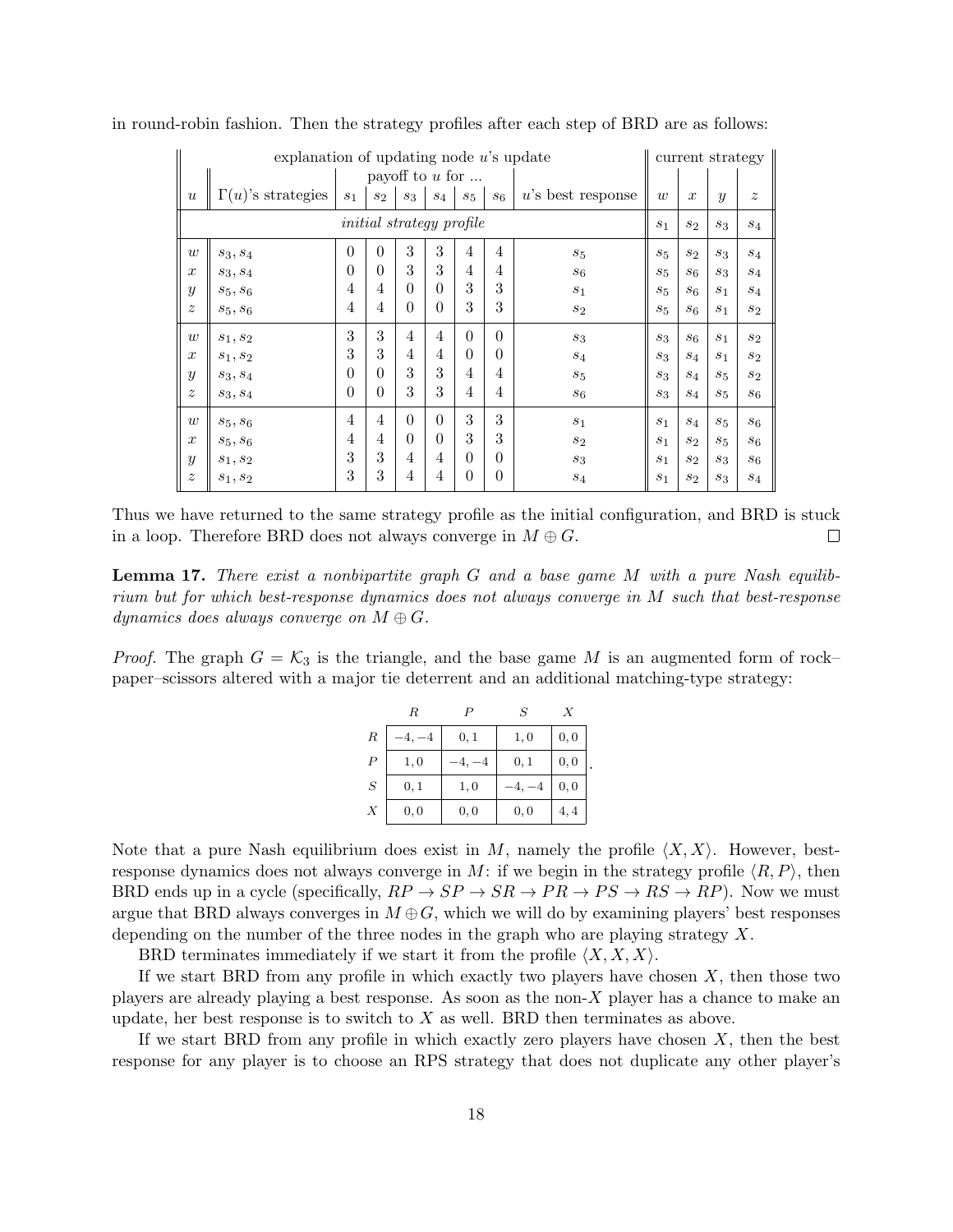choice. Therefore, as soon as all three players have gotten a chance to update, BRD will have as its current strategy profile some permutation of  $\langle R, P, S \rangle$ . This profile is a pure Nash equilibrium, and thus BRD terminates.

Finally, if we start BRD from any profile in which exactly one player has chosen  $X$ , then one of two cases holds. One possibility is that the X-player makes the first update: in this case, just as above, his best response is to choose an RPS strategy that does not duplicate any other player's choice. BRD then terminates as in the zero-X-player case. The other possibility is that a RPSplayer makes the first update: in this case, her best response is to play  $X$ . This update leads to a profile with two players who have chosen  $X$ , and, again as above, BRD will always terminate from such a profile.  $\Box$ 

#### 7 Future Directions

Our work points to a substantial number of interesting open questions. We are currently pursuing a number of these directions, which we briefly highlight here.

First, we would like to extend our price-of-anarchy analysis of coordination games to other or more general base games. What properties must a base game possess for similar bounds to hold?

Second, we hope to develop stronger results based on particular structural aspects of the underlying network. A number of our results in this paper distinguish between graphs that are bipartite and those that are not. Could stronger results be found if we restrict ourselves to other classes of graphs, such as regular graphs, trees, or grids? Or, more ambitiously, could we perhaps begin to understand games played on networks that are explicitly intended to represent social structures [3, 27, 36, e.g.]?

Third, in Section 5 and in Lemma 11, we noted a correspondence between mixed Nash equilibria in base games and pure Nash equilibria in their networked counterpart (for a complete k-partite network). Can a more general correspondence be found for arbitrary networks? And could this correspondence further our understanding of mixed Nash equilibria in general?

Fourth, what kind of general algorithmic results are possible in the context of networked games? For example, can we give an efficient algorithm that, given a graph  $G$  as input, computes the price of anarchy for a simple coordination game when it is played on the graph G? Under what circumstances can one find pure Nash equilibria efficiently in networked games? The connection to graphical games may be helpful here, though there are differences. (For example, even for a complete graph G, the game  $M \oplus G$  is still compactly representable; graphical games where the underlying graph of direct influence is complete require an exponential-sized description.) Because our  $M \oplus G$  networked games are more restrictive than graphical games, we might hope for efficient algorithms in a broader context than what is known for graphical games. An encouraging sign for this research direction is the recent work by Daskalakis and Papadimitriou [8] on reducing a networked game  $Z \oplus G$  to a two-player zero-sum game when the base game Z is zero sum (or even strictly competitive).

Finally, the framework we put forth in this work specifies how a large, complex game can be generated via the composition of a simple base game and a network. To what extent might we be able to perform the reverse operation: take a complex game and decompose it (even if only approximately) into a network and one or more simple base games?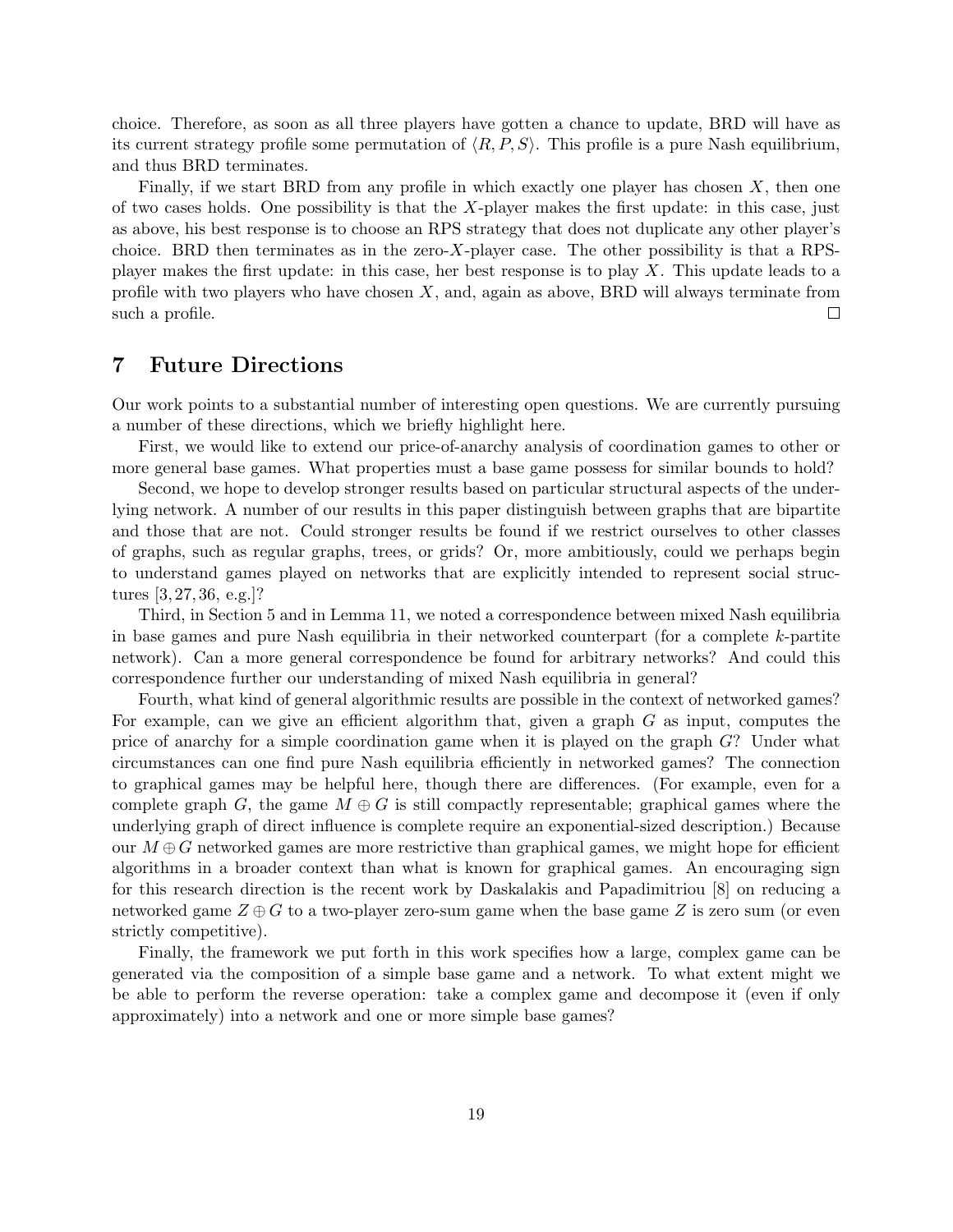## References

- [1] W. Brian Arthur. Inductive reasoning and bounded rationality: The El Farol problem. American Economic Review, 84:406–411, 1994.
- [2] Maria-Florina Balcan, Avrim Blum, and Yishay Mansour. Improved equilibria via public service advertising. In Proceedings of the Symposium on Discrete Algorithms, pages 728–737, 2009.
- [3] Albert-László Barabási and Réka Albert. Emergence of scaling in random networks. Science, 286:509–512, 1999.
- [4] Oren Ben-Zwi and Amir Ronen. The local and global price of anarchy of graphical games. In Symposium on Algorithmic Game Theory, pages 255–266, 2008.
- [5] George Christodoulou, Vahab Mirrokni, and Anastasios Sidiropoulos. Convergence and approximation in potential games. In Proceedings of the Symposium on Theoretical Aspects of Computer Science, pages 349–360, 2006.
- [6] Michael Chwe. Communication and coordination in social networks. Review of Economic Studies, 67(1):1–16, January 2000.
- [7] Constantinos Daskalakis and Christos H. Papadimitriou. Computing pure Nash equilibria in graphical games via Markov Random Fields. In Proceedings of the Annual Conference on Electronic Commerce (EC), pages 91–99, 2006.
- [8] Constantinos Daskalakis and Christos H. Papadimitriou. On a network generalization of the minmax theorem. In International Colloquium on Automata, Languages and Programming (ICALP), pages 423–434, 2009.
- [9] Bistra Dilkina, Carla P. Gomes, and Ashish Sabharwal. The impact of network topology on pure Nash equilibria in graphical games. In AAAI Conference on Artificial Intelligence, pages 42–49, 2007.
- [10] Edith Elkind, Leslie Ann Goldberg, and Paul W. Goldberg. Nash equilibria in graphical games on trees revisited. In Proceedings of the Annual Conference on Electronic Commerce (EC), pages 100–109, 2006.
- [11] Edith Elkind, Leslie Ann Goldberg, and Paul W. Goldberg. Computing good Nash equilibria in graphical games. In Proceedings of the Annual Conference on Electronic Commerce (EC), pages 162–171, 2007.
- [12] Alex Fabrikant, Christos Papadimitriou, and Kunal Talwar. The complexity of pure Nash equilibria. In Proceedings of the Annual Symposium on the Theory of Computing (STOC), pages 604–612, 2004.
- [13] Drew Fudenberg and David K. Levine. The Theory of Learning in Games. MIT Press, 1998.
- [14] Andrea Galeotti, Sanjeev Goyal, Matthew Jackson, Fernando Vega-Redondo, and Leeat Yariv. Network games. Review of Economic Studies, 77(1):218–244, 2010.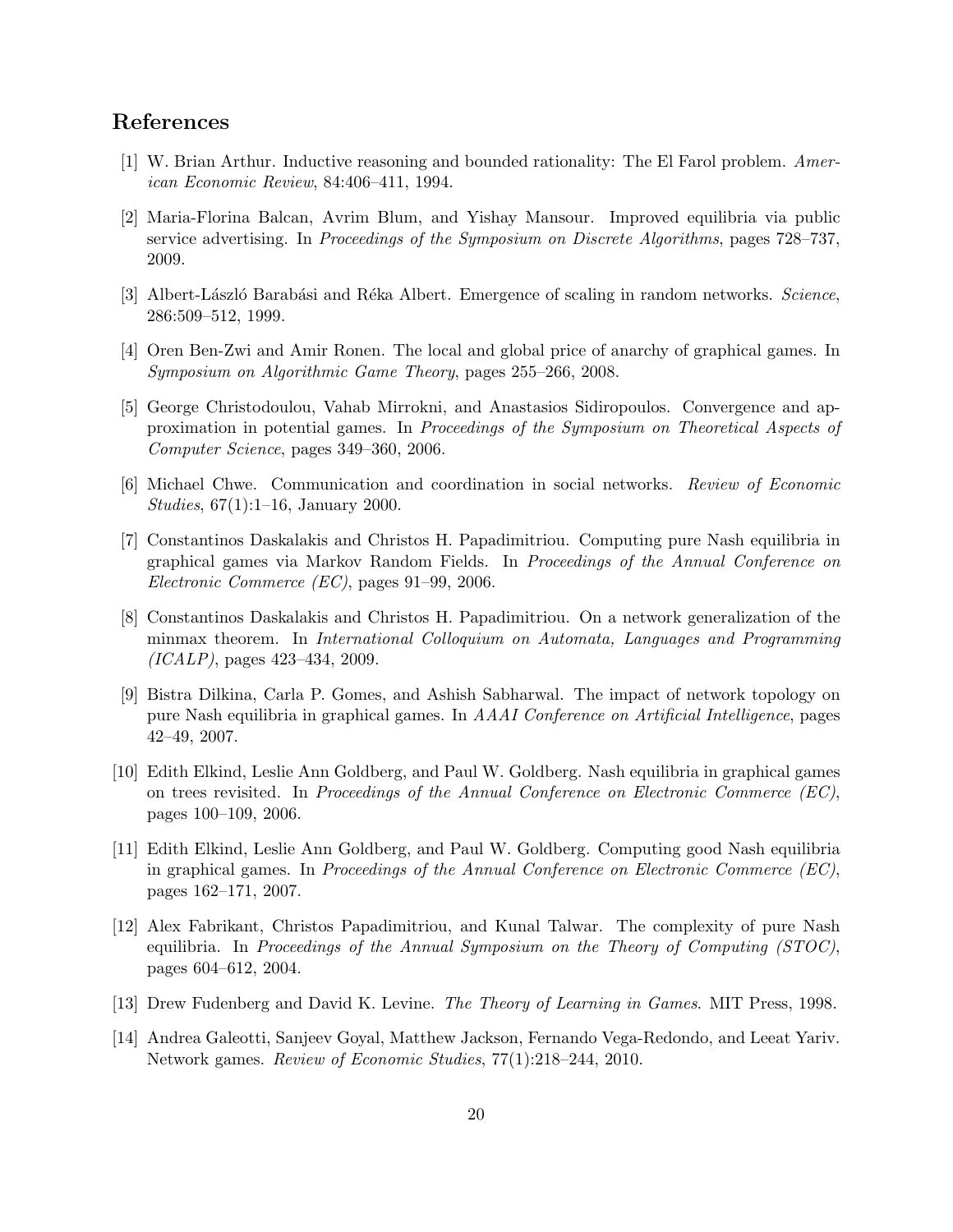- [15] Georg Gottlob, Gianluigi Greco, and Francesco Scarcello. Pure Nash equilibria: hard and easy games. Journal of Artificial Intelligence Research, 24:357–406, 2005.
- [16] Sanjeev Goyal. Connections: An Introduction to the Economics of Networks. Princeton University Press, 2007.
- [17] Nicole Immorlica, Jon Kleinberg, Mohammad Mahdian, and Tom Wexler. The role of compatibility in the diffusion of technologies through social networks. In *Proceedings of the Annual* Conference on Electronic Commerce (EC), pages 75–83, 2007.
- [18] Matthew Jackson and Leeat Yariv. Diffusion on social networks. Economie Publique,  $16(1)$ :3– 16, 2005.
- [19] Matthew Jackson and Leeat Yariv. Diffusion of behavior and equilibrium properties in network games. American Economic Review, 97(2):92–98, May 2007.
- [20] Matthew Jackson and Leeat Yariv. Diffusion, strategic interaction, and social structure. In Jess Benhabib, Alberto Bisin, and Matthew O. Jackson, editors, *Handbook of Social Economics*. Elsevier, 2011. To appear.
- [21] Matthew O. Jackson. Social and Economic Networks. Princeton University Press, 2008.
- [22] Sham Kakade, Michael Kearns, John Langford, and Luis Ortiz. Correlated equilibria in graphical games. In Proceedings of the Annual Conference on Electronic Commerce (EC), pages 42–47, 2003.
- [23] Michael L. Katz and Carl Shapiro. Network externalities, competition, and compatibility. American Economic Review, 75(3):424–440, 1985.
- [24] Michael Kearns. Graphical games. In Noam Nisan, Tim Roughgarden, Eva Tardos, and Vijay Vazirani, editors, Algorithmic Game Theory, pages 159–178. Cambridge University Press, 2007.
- [25] Michael Kearns and Siddharth Suri. Networks preserving evolutionary equilibria and the power of randomization. In Proceedings of the Annual Conference on Electronic Commerce  $(EC)$ , pages 200–207, 2006.
- [26] Michael J. Kearns, Michael L. Littman, and Satinder P. Singh. Graphical models for game theory. In Proceedings of the Conference in Uncertainty in Artificial Intelligence (UAI), pages 253–260, 2001.
- [27] Jon Kleinberg. The small-world phenomenon: An algorithmic perspective. In Proceedings of the Annual Symposium on the Theory of Computing (STOC), pages 163–170, June 2000.
- [28] S. J. Liebowitz and Stephen E. Margolis. Network externality: An uncommon tragedy. Journal of Economic Perspectives, 8(2):133–150, Spring 1994.
- [29] Miller McPherson, Lynn Smith-Lovin, and James M. Cook. Birds of a feather: Homophily in social networks. Annual Review of Sociology, 27:415–444, August 2001.
- [30] Stephen Morris. Contagion. Review of Economic Studies, 67:57–78, 2000.